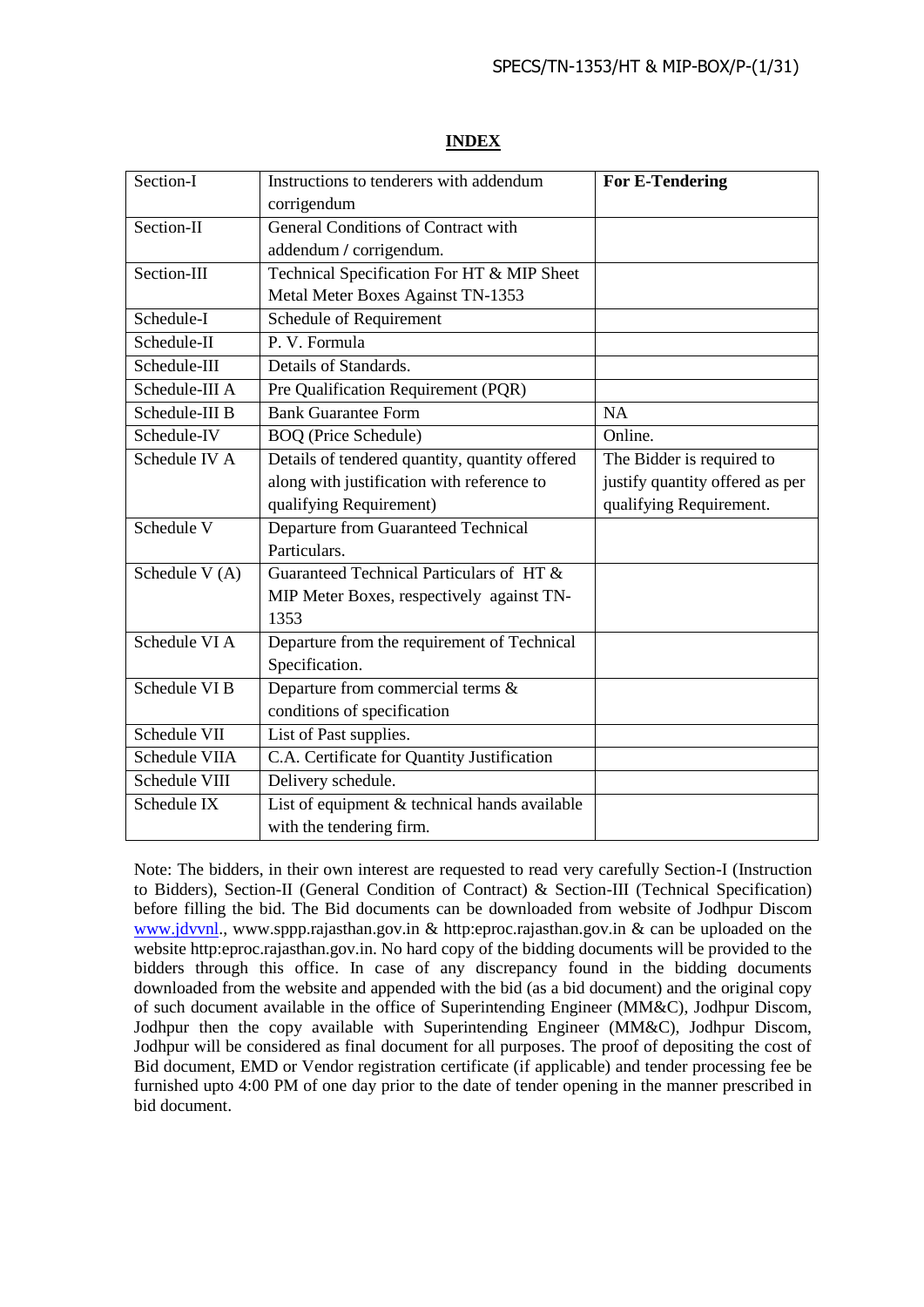**Two Part Bid**



#### **JODHPUR VIDYUT VITRAN NIGAM LIMITED OFFICE OF THE SUPERINTENDING ENGINEER (MM&C) NEW POWER HOUSE INDUSTRIAL AREA, JODHPUR. TELEPHONE: 0291-2742223 / FAX:- 0291-2746539**

#### **SPECIFICATION NO.JDVVNL/SE/MM&C/TN-1353 HT & MIP SHEET METAL METER BOXES.**

Tenders are hereby invited in e-tender system for purchase of HT & MIP meter boxes. Tenders are to be submitted online in electronic format on website http://www.eproc.rajasthan.gov.in. The details are as under-

| S.No. | Name of Item           | Quantity (Approx) |
|-------|------------------------|-------------------|
|       | <b>HT</b> Meter Boxes  | 1097 Nos.         |
|       | <b>MIP</b> Meter Boxes | 2210 Nos.         |

|                | A. NIT No.            | TN-1353                                                                |
|----------------|-----------------------|------------------------------------------------------------------------|
| B.             | Cost of Specification | Rs. 2,950.00 per set (Two Thousand Nine Hundred & Fifty only)          |
| C.             | Processing of RISL    | Rs. 1,180.00 per set (One Thousand One Hundred & Eighty only)          |
| $\mathbf{D}$ . | Earnest money         | Rs. 2.0 Lac / Exemption Certificate or vendor registration of category |
|                |                       | class $A/B'$                                                           |
|                | Validity              | 120 days after the date of opening of techno-commercial bid.           |

#### **IMPORTANT DATES**

| S.N. | Events                          | Date & Time          | Location                          |
|------|---------------------------------|----------------------|-----------------------------------|
| 1.   | Last Date of downloading of     | Up to 16.08.2017     | www.jdvvnl.com &                  |
|      | tender specifications           | $(04:00 \text{ PM})$ | http://www.eproc.rajasthan.gov.in |
| 2.   | Last Date of Deposit of cost of | Up to 16.08.2017     | Office of Sr. A.O (Cash & CPC),   |
|      | Tender Specifications,          | $(4:00 \text{ PM})$  | JdVVNL, New Power House,          |
|      | Processing fee & Earnest Money  |                      | Industrial Area, Jodhpur          |
| 3.   | Last Date & time of submission  | Up to 17.08.2017     | http://www.eproc.rajasthan.gov.in |
|      | of electronic bid               | $(12:00 \text{ PM})$ |                                   |
| 4.   | Opening of Technical Bid        | 17.08.2017           | http://www.eproc.rajasthan.gov.in |
|      |                                 | $(03:00 \text{ PM})$ |                                   |
| 5.   | Opening of Price Bid            | To be intimated      | http://www.eproc.rajasthan.gov.in |
|      |                                 | separately to the    |                                   |
|      |                                 | qualified bidders    |                                   |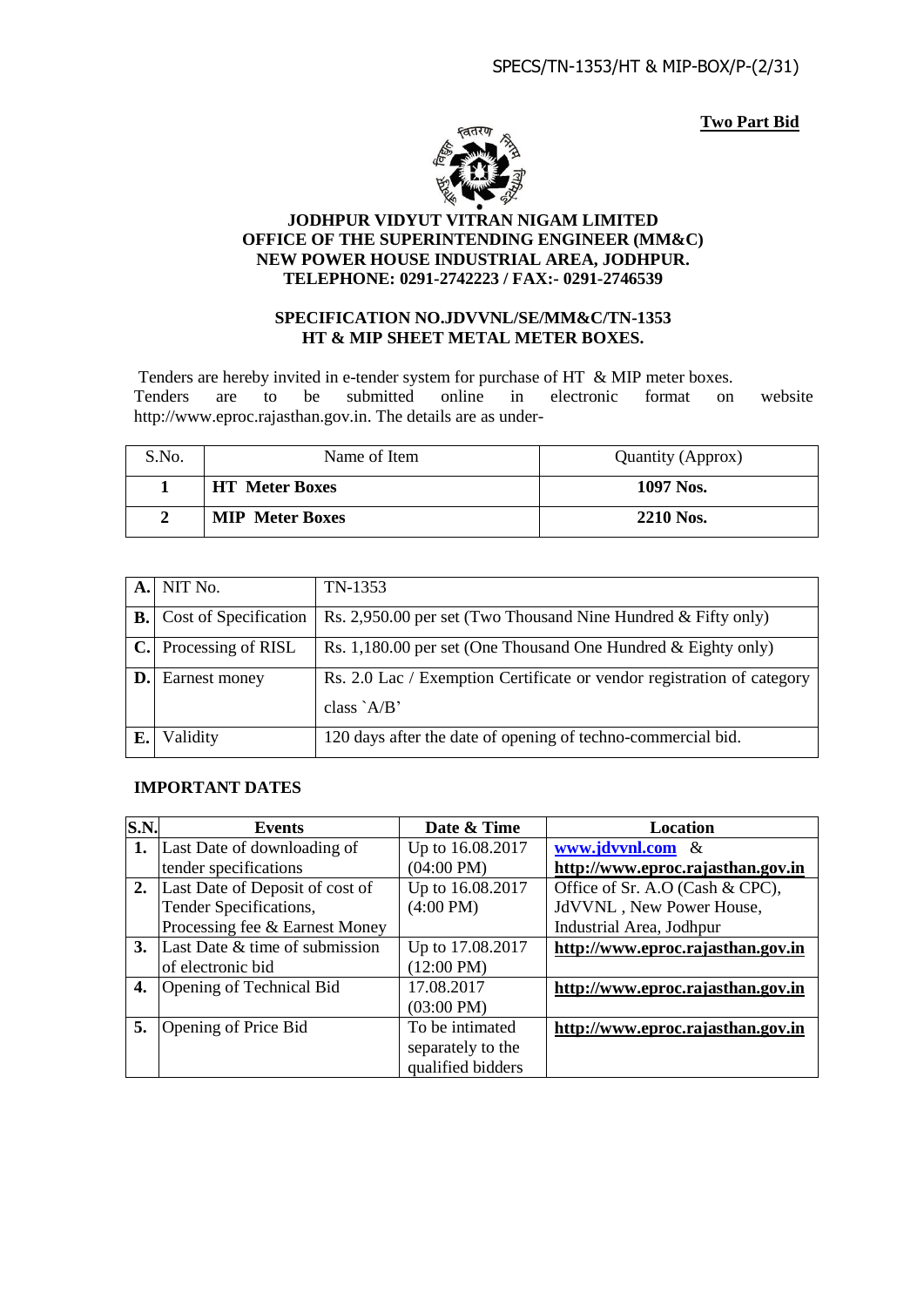

## **TECHNICAL SPECIFICATION FOR HT & MIP METER BOXES AGAINST TN - 1353.**

## **1.0 SCOPE:**

 This specification provides for the design, manufacture and stage inspection and testing before dispatch, supply and delivery of sheet metal meter boxes specified herein for their satisfactory operation. The HT & MIP meter box for wall mounting as per requirement indicated in the drawings. The wall mounting of HT & MIP meter boxes shall be achieved by providing four (4) grouted studs on the walls, two of them will be inside the meter box and two will be outside the meter box as shown in the attached general arrangement drawing. The mounting holes of the boxes must be accessible without removing any non-metallic sheet.

**1.1** It is not the intent to specify completely herein all the details of the design and construction of equipment. However, the equipment shall conform in all respects to high standards of engineering, design and workmanship and shall be capable of performing in continuous commercial operation up to the bidder's guarantee, in a manner acceptable to the purchaser, who will interpret the meanings of drawings and specification and shall have the power to reject any work or material which in his judgment is not in accordance therewith. The offered equipment shall be complete with all components necessary for their effective and trouble free operation. Such components shall be deemed to be within the scope of bidder's supply irrespective of whether those are specifically brought out in this specification and/ or the commercial order or not.

# **2.0 STANDARDS :**

2.1 The meter boxes shall conform to the following Indian Standards which shall mean latest revisions, amendments/changes adopted and published, unless otherwise specified hereinafter.

| S.No. Indian Standard | Title                                                                                                          |
|-----------------------|----------------------------------------------------------------------------------------------------------------|
|                       |                                                                                                                |
| $IS:14772 - 2000$     | General requirement for enclosure for accessories for household<br>and similar fixed electrical installations. |
| IS:1852-1985          | Specification for rolling & cutting tolerances for hot rolled steel<br>products                                |
| IS:2036 - 1974        | Specification for Phenolic laminated sheets (superseding<br>IS:2038-1962).                                     |
| IS:4820 - 1968        | Specification for Thin vulcanized fibre sheets for electrical<br>purposes.                                     |
| IS:808 -1989          | Specification for MS Channel (ISMB)                                                                            |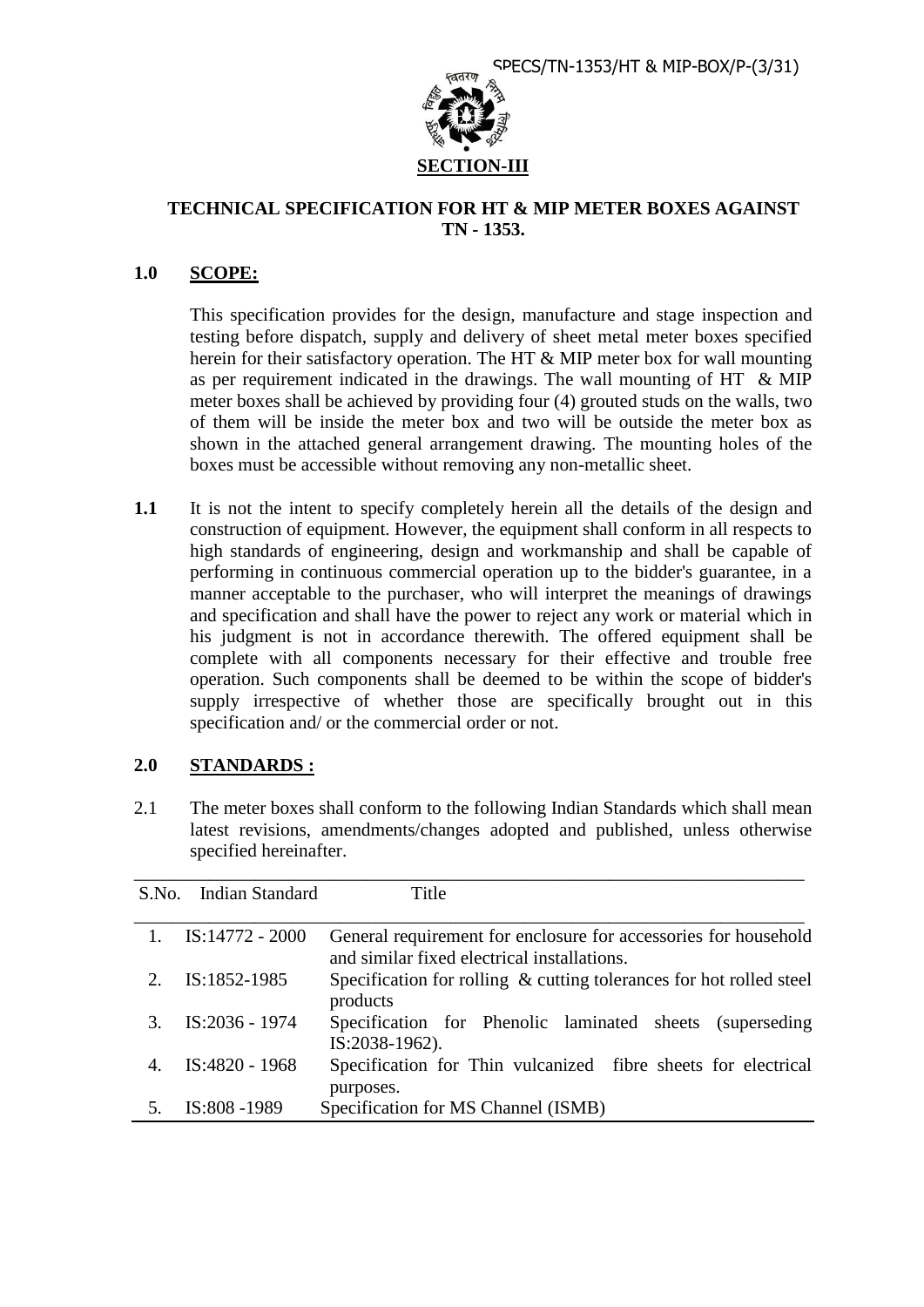# **3**. **REQUIREMENT**

The requirement of HT & MIP meter boxes shall be as under:

| S.No. | Item          | Quantity  |
|-------|---------------|-----------|
|       | HT meter box  | 1097 Nos. |
|       | MIP meter box | 2210 Nos. |

The above quantity is tentative which can be increased/ decreased at the time of placement of order.

## **4.0 GENERAL TECHNICAL REQUIREMENTS:**

### **REQUIREMENT FOR SHEET METAL METER BOXES:**

#### **a) STANDARD:**

 The meter boxes along with the doors shall be fabricated out of MS sheet of fine quality and thickness as per relevant drawings attached and capable of withstanding the mechanical, Electrical and Thermal stresses as well as the effects of humidity which are likely to be encountered in the services and at the same time ensuring the desired degree of safety. The same shall comply in all respect with the requirement of latest IS:14772(2000) for "Boxes for enclosure of electrical accessories". In case of any discrepancy between write-up and drawings attached, the details given in drawings will prevail. The bill of material as indicated in the drawings shall be covered in the scope of supply.

All sides of the box will be fabricated out of M.S Sheet of fine quality. The two sides and rear one will be fabricated out of one single sheet. Top and bottom will be in one piece each from one M.S sheet, which will be continuously welded from inside to form a complete box. The door will be in one part for HT & MIP meter box which will be fabricated out of M.S sheet. Each door will be fixed with the box from inside hinges in such a way that door hinges can't be removed from outside. The door shall be provided with handle. The door shall be provided with a lining of minimum 5mm thick felt in order to make it dust proof.

 The door shall ensure reasonable safety against the spread of fire. They should not be ignited by thermic over-load of live parts housed by the box.

## **b) SEALING ARRANGEMENT:**

 The doors shall also be provided with sealing arrangement from outside by fixing 30x9 mm long, bolts at the top and bottom and the Hexagonal nuts as per arrangement shown in the enclosed drawings. These bolts shall be welded on the collars in such a manner that the fly nuts can be tightened from outside. These bolts should possess hole of 2 mm as in the centre of the head from where the sealing wire shall pass and the meter boxes can be sealed properly. The doors will further be provided with a felt lining of 5 mm in order to make it dust proof.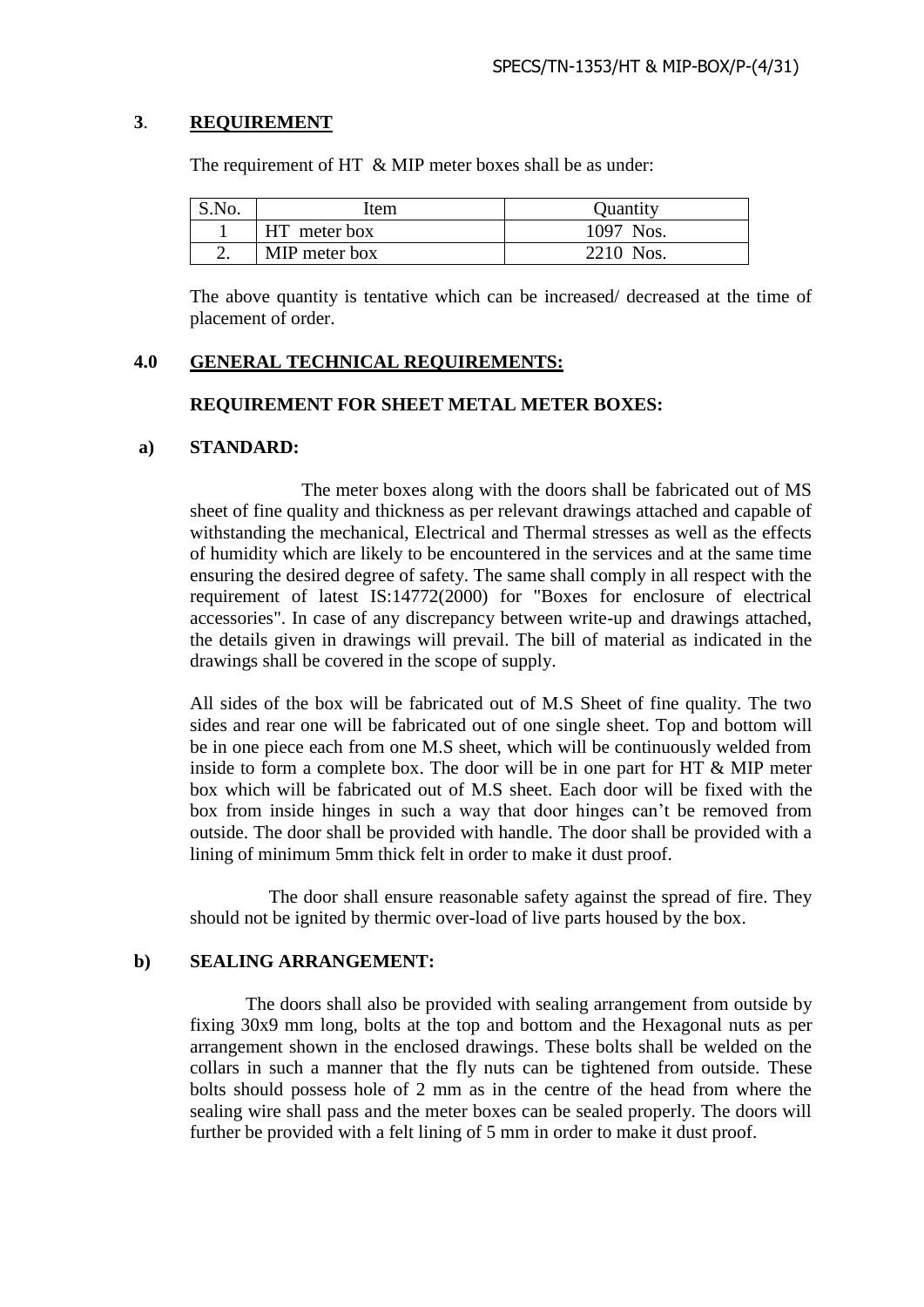#### **c) EARTHING OF METER BOX :**

The earthing bolts of size 35x9 mm made of hot dipped G.I. with four plain 1.2 mm thick G I washers, one G I spring washer and two G I nuts on either side of the box shall be provided as shown in the drawing for earthing of meter box. The earthing bolts provided in the meter box on both sides should have arrangement that the bolts cannot be loosened and removed from out side. The bolt should have the cottar pin arrangement.

### **d) INCOMING AND OUTGOING CABLE ARRANGEMENT:**

 Two holes at the bottom just below the cable fixing bracket shall be provided for entry & exit of cable. Holes of 50mm dia shall be provided for fixing cable as shown in the drawing.

#### **e) WINDOW GLASS:**

 One unbreakable transparent sheet of toughened/triplex glass of thickness 6 mm for window of required size will be provided on the upper door as per arrangement indicated in the drawing so that the meter inside the box can be read easily. The glass sides shall be lined up with V-shaped rubber gasket of 1mm thickness. This glass shall be fixed inside the box in a projected groove. The glass assembly shall be secured with a zinc passivated rectangular MS frame screwed at four corners.

## **f) WORKMANSHIP:**

 The fabrication of material shall be done in such a way that there is a good finish of fabricated material. The material shall be fabricated accurately to adhere to dimensions as per attached drawings. Holes must be perfectly circular and dimensional tolerance as given below shall be permissible. The box should be fabricated/ welded such that the rain water does not enter into it.

#### **g) TOLERANCE:**

The sheet metal boxes shall be subjected to a maximum of plus-minus one percent(+/-1%) tolerance on the overall dimensions and –ive rolling tolerance for sheet metal boxes shall be as per IS:1852/1985 & IS 513-1994 with latest amendment(s). However there shall be no limit for +ive tolerance in thickness. The rolling tolerance for non metallic bakelite base sheet shall be as per IS: 2036/1995 with latest amendments. The tolerance in weight of meter box shall not be more than plus three percent and minus zero percent  $(+3\% \& -0\%)$ .

### **h) PAINTING/PROTECTION AGAINST CORROSION:**

 The box (es) shall be adequately protected against rust, dust and corrosion both from inside and outside.

All sheet steel work shall be phosphated in accordance with IS: 6005 code of practice for phosphating iron and steel. Oil, grease, dirt and swarm shall be thoroughly removed by emulsion cleaning.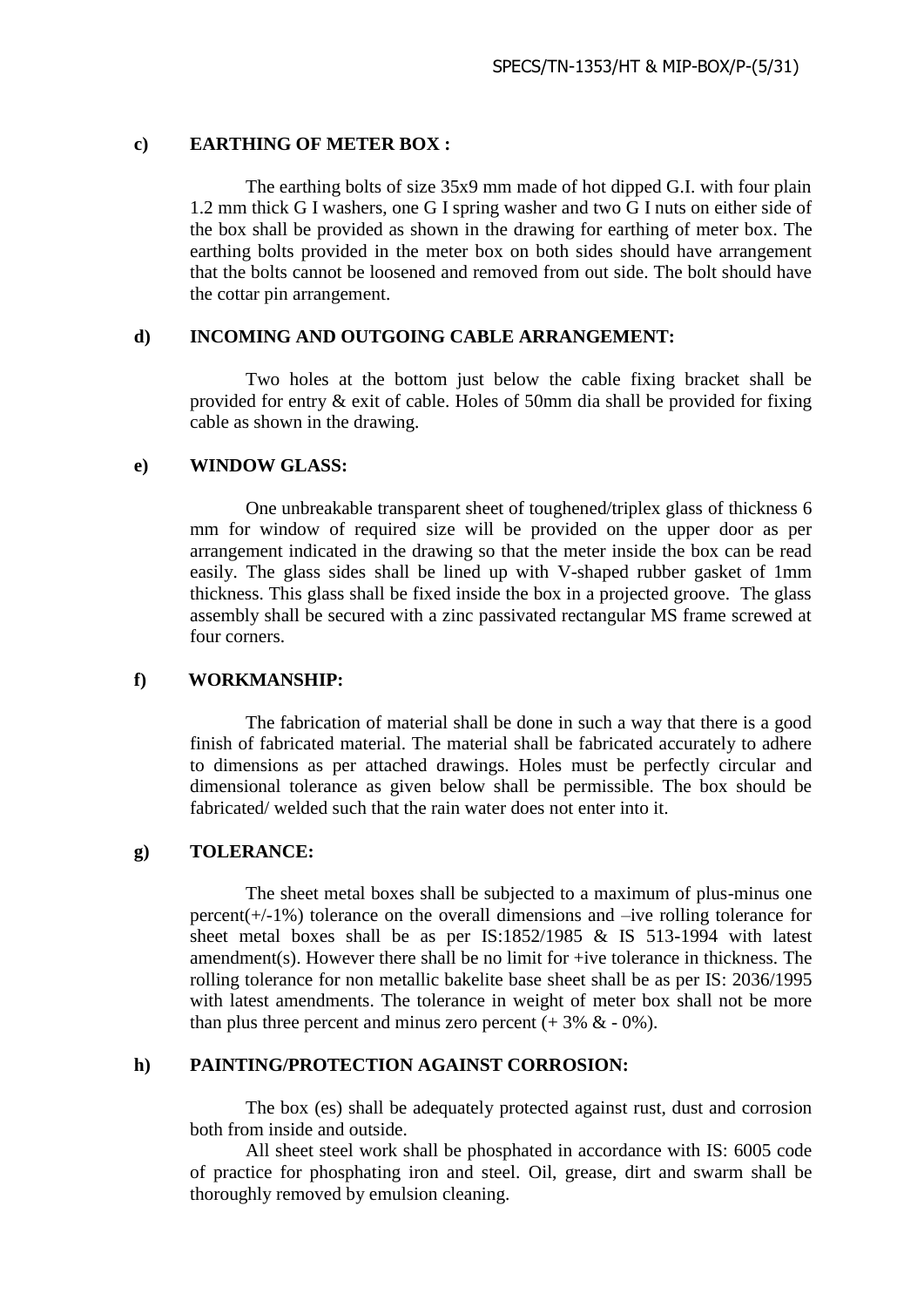Rust and scale shall be removed by pickling with dilute acid followed by washing with running water rinsing with slightly alkaline hot water and drving. After phosphating thorough rinsing shall be carried out with clean water followed by final rinsing with dilute dichromate solution and oven drying.

 After phosphating the cabinet must be painted by electrostatic method only (powder coating) and the minimum coating should be 50 microns. The colour shade shall be 631 of IS - 5.

#### **i) GUARANTEED TECHNICAL PARTICULARS:**

 The tenderer shall furnish all the necessary information as desired in the schedule of GTPs at Schedule-V (A&B) of this specification. If the tenderer desires to furnish any other information in addition to the details as asked for, the same may be furnished against the last item for HT  $\&$  MIP type of box of this schedule.

#### **j) PROTO TYPE SAMPLE :**

The successful bidder will offer for inspection a proto type sample of HT  $\&$ MIP meter boxes before commencement of supplies as per enclosed drawing.

The prototype sample is required to be offered for inspection prepared, cut & made to size except welding. The prototype sample shall be verified by the inspecting officer of the Nigam as per following guidelines:-

Thickness of walls of MS sheet without paint & weld be verified. Thereafter getting the box welded, the weight of the box be taken and recorded. **Weight of prototype samples after approval of design shall be taken with paint / powder coating and same shall be verified during inspection.** Four sticker seals & two polycarbonate seals be provided on proto-type meter box keeping the door in open condition.

The inspecting officer will inspect accordingly and if any suggestion or modifications are required same will be reviewed and a final revised drawing will be furnished by the bidder for approval of the purchaser before taking up mass production.

**Firms who have already supplied HT & MIP meter box under previous two TNs of any of three discoms may be exempted from approval of Proto-Type Samples, in case order is placed upon them.**

#### **k) EMBOSSING:**

 The following information shall be clearly/ indelibly embossed on the meter boxes made of MS sheet.

- i) Jd.V.V.N.L (on the top of the door.)
- ii) Manufacturer's trade name
- iii) TN-1353. (at the bottom of the door.)
- iv) Sign of Danger (in upper side of front door)
- v) HT/ M.I.P. Meter box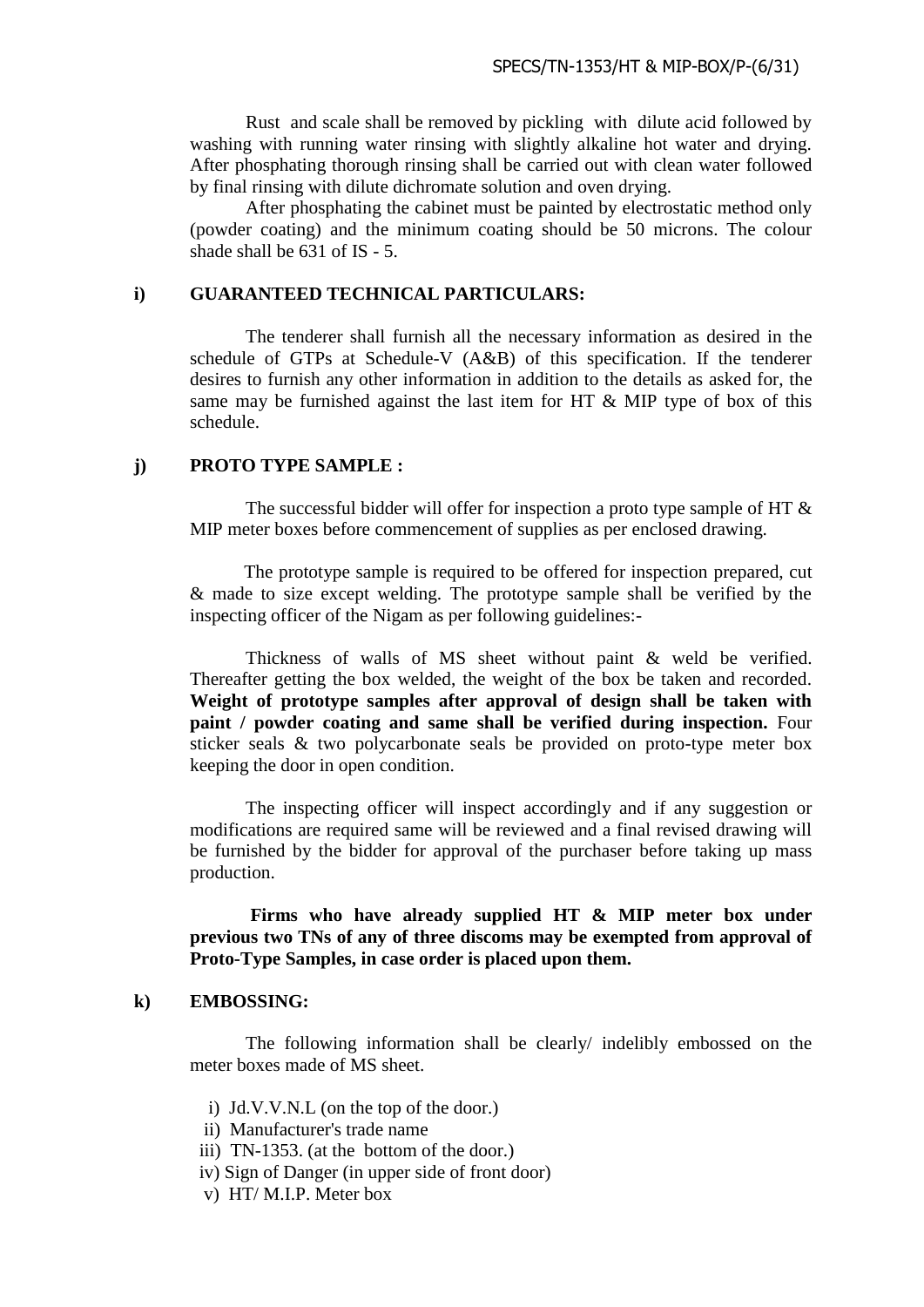## **5.0 PRINCIPAL PARAMETERS:**

## **5.1 HT METER BOXES:**

**a) GENERAL TECHNICAL REQUIREMENT:** The HT metering cubicle dimensions shall be 1500 mm height x 1350 mm width as viewed from front side and 1250 mm depth as viewed from lower side and 300 mm depth as viewed from upper side. The box shall be suitable for housing following items:

- i) 11 KV CT/PT Unit.
- ii) Electronic/Static Trivector meter :
- iii) Testing Terminal block

 The cubicle shall be fabricated out of MS sheet of fine quality having thickness 1.6mm. The thickness of the Sheet for cubicle door shall also be 1.6 mm. The cubicle shall be fabricated out of or not more than five pieces of the M.S. Sheet(s).

|       | Bottom 1250mm x 1350mm x 3 mm                                    | 1 No. |
|-------|------------------------------------------------------------------|-------|
| (ii)  | Rear 1000mm x 1350mm                                             | 1 No. |
| (iii) | Top 1750mm x 1350mm (without any joint)                          | 1 No. |
| (iv)  | Side members 1250 width x 1000mm height upto 950 mm width 2 Nos. |       |
|       | and for next 300 mm width height is 1500mm i.e.(1250 x 1000 +    |       |
|       | $450 \times 500$ in all)                                         |       |

 All above pieces should be minimum 1.6 mm thick except bottom which is 3mm thick.

 There should be no joint in the above pieces. All the members shall be welded with continuous welding from inside to form a complete cubicle, since the thickness of sheet is 1.6mm. Looking to the weight of HT meter box which is about 210 kg. or as per approved prototype sample's weight. MS plate of 5 mm thick with a hole of 50 mm dia shall be at both sides of the HT meter box. The top cover sheet shall be slopping by 10 to 25 mm towards backside of the box. 2 nos. M.S channels of size 75x40 mm with length of 1100 mm (front to rear) shall be provided at the bottom of the box to avoid direct contact of the box with floor which will also provide ease in handling and during fixing on the plinth.

# **b) DOOR :**

 The door shall be in two parts fabricated out of 1.6 mm thick MS Sheet. Each door shall be fixed with the box with three inside hinges. The left hand side door shall be provided with handle and the right hand side door shall be provided with built-in system of one handle to open and close the doors and to engage vertical M.S. Rods for keeping the doors in close position but without lock and key facility. A window as per size indicated in drawing shall be provided on right hand side door of the box.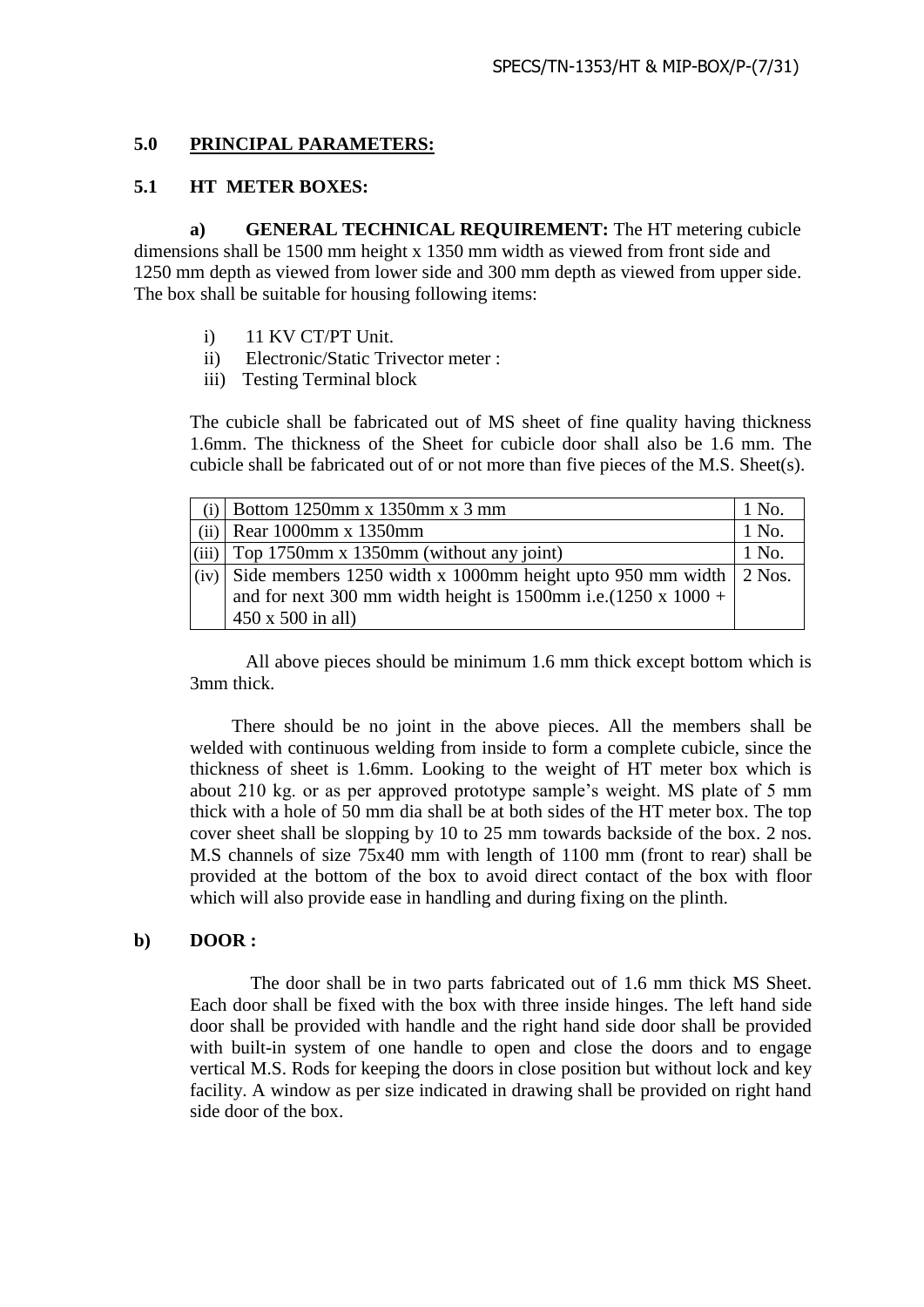### **c) SEALING ARRANGEMENT:**

One `L' shape 25 mm MS strip of thickness 3 mm on both doors as shown in the drawing shall be welded from inside for sealing purpose.

The door shall also be provided with sealing arrangements from its outside by fixing studs as per drawing at the top & bottom with Hexagonal nuts to tighten & to keep the doors in closed position. The size of the cut outs for the windows shall be as shown in drawing.

# **d) ADDITIONAL DOOR WINDOW:**

 i) One additional door with window as per separate drawing shall be required to be provided with the box such that

- a) Meter will not be accessible physically without opening the door of the box.
- b) It will not allow any external object to enter into the box.
- c) It will have separate sealing arrangement as per drawing.
- d) The meter shall be readable from outside through an unbreakable transparent sheet of toughened/ triplex glass of thickness 6 mm for window of required size will be provided on the upper door as per arrangement indicated in the drawing so that the meter inside the box can be read easily.
- e) Opening for push button mode display (as per drawing)

 The window of this additional door shall be provided with toughened / triplex glass by securing the same with the help of a rectangular M.S. frame which can be tightened through 4 Nos. nut bolts of appropriate size. The 4 bolts shall be welded inside the door from its head such that the nuts can be tightened to secure the rectangular frame. The glass sides shall be fixed inside the box in a projected groove. This additional door shall also be required to be provided with sealing bolts with holes and hexagonal nuts as shown in drawing.

 This door shall be provided with 2 nos. suitable size hinges from inside such that the hinges are not visible from outside. This door shall be provided with U-shaped rubber gasket along the edges of the door.

# **e) EARTHING OF BOX :**

 The earthing bolt on each side of the cubicle shall be provided as shown in the drawing. The earthing bolts provided in the meter box on both side should have arrangement such that the bolts cannot be loosened and removed from outside. The bolts should have the cotter pin arrangement.

## **f) CABLE ENTRY/EXIT:**

 Two holes at the bottom just below the HT cable fixing bracket shall be provided for entry and exit of 11 KV cable. The size of the hole shall be 80mm for HT cable for 25A to 200A rating. The cable entry and exit holes should be fitted with metallic glands for proper closing and sealing after installation of the cable. Hole of 60 mm dia on 1350 x 100mm sheet near the bakelite sheet for fixing TTB for 4 sq mm cable (3nos) from CTPT sec. to TTB.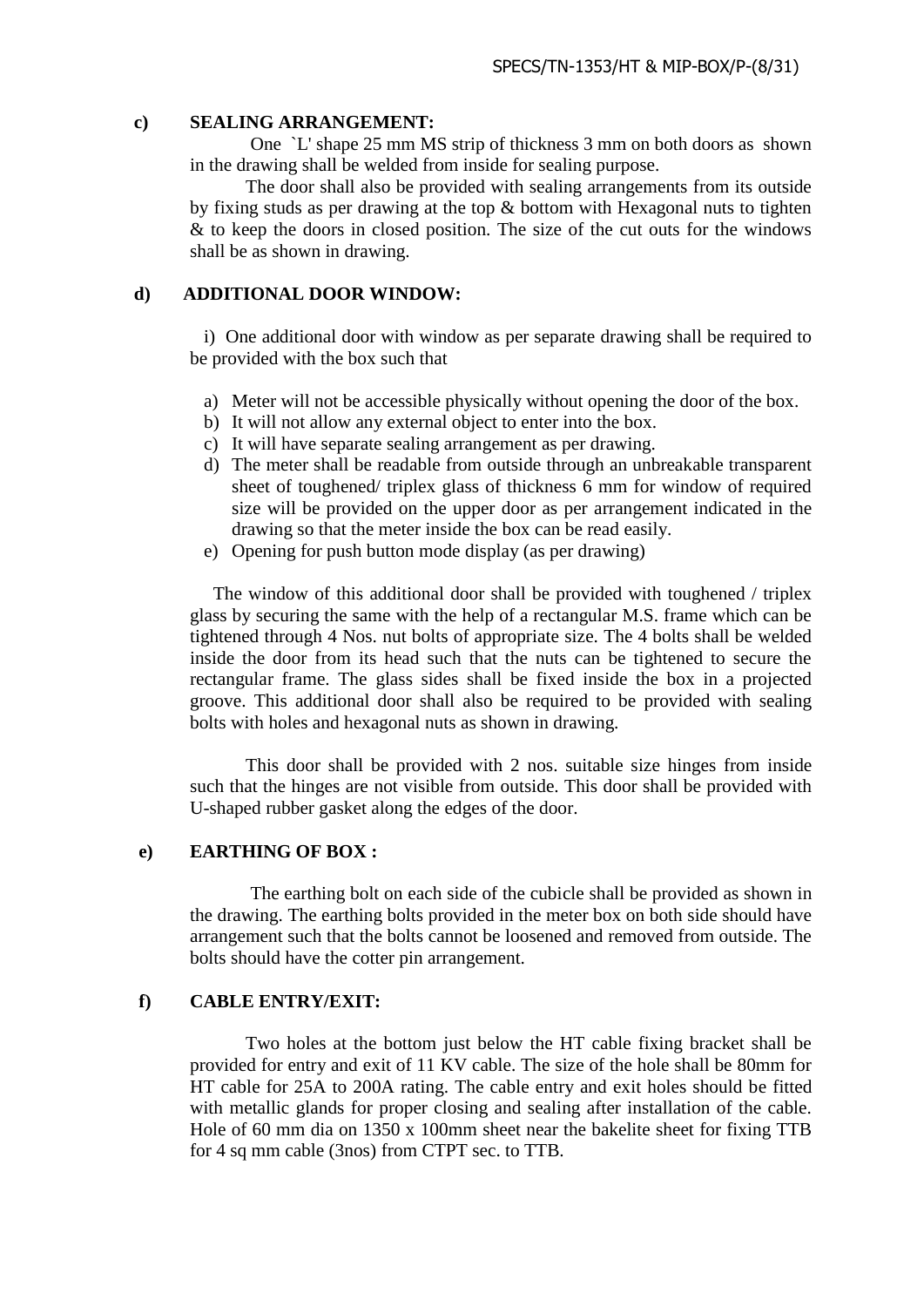#### **g) TEST TERMINAL BLOCK:**

 The HT metering box shall be provided with three phase four wire Link type meter test terminal block (TTB) of VEECO/CAPITAL.

#### **h) NON - METALIC BAKELLITE BASE SHEET:**

 One non-metallic bakelite sheet having size 400x400x4.5mm shall be provided for mounting meter. Another non- metallic bakelite sheet of size 300m x 400mm shall be provided for fixing TTB. The supply shall include such sheets as per relevant ISS. The sliding arrangement of bakelite for fixing meter shall be continuous key type of size 25x25x3mm.

## **5.2 MIP METER BOXES:**

#### **TECHNICAL REQUIREMENT**

#### **a) GENERAL:**

 The MIP metering cabinet dimensions shall be 1100x625x375mm as per enclosed drawing and shall be suitable to house the 3 phase static meter in the upper compartment and current transformers (Resin Cast Bar Type) in the lower compartment. Both the compartments will be separated by a portion of 1.6 mm thick MS Sheet. The cabinet shall be suitable for wall mounting.

 The box shall be fabricated out of 1.6mm thick MS sheet of fine quality. The two sides and rear one will be fabricated out of one single sheet of minimum 1.6 mm thick. Top & bottom will be in one piece each from 1.6 mm MS sheet which will be welded from inside to form a complete box. The top cover sheet shall be slopping by 15mm to 20 mm towards back side of the box. The approximate weight of the meter box will be more than 46 kgs. or as per approved prototype sample's weight.

#### **b) DOOR:**

 The door will be fabricated in one piece out of 1.6 mm sheet. M S angle of size of 25x25x3mm should be welded on the back of the door at ABCDE as per drawing enclosed at a distance of 20mm from rubber lining. The door shall be fixed with the box with two inside hinges. The door shall be provided with handle. The door shall also be provided with sealing arrangement from outside by fixing stud at the top middle & bottom and hexagonal nuts. These studs should posses hole of 2mm as in centre of the head from where the sealing wire shall pass & meter box can be sealed properly. The door will further be provided with a lining of 5mm thick felts in order to make it dust proof. The door shall be provided with window with additional door having size as per relevant drawing will be provided on the door so that the meter inside the box shall be read easily. Four fixing clamp, two at top side and two at bottom of the meter for fixing the box on wall.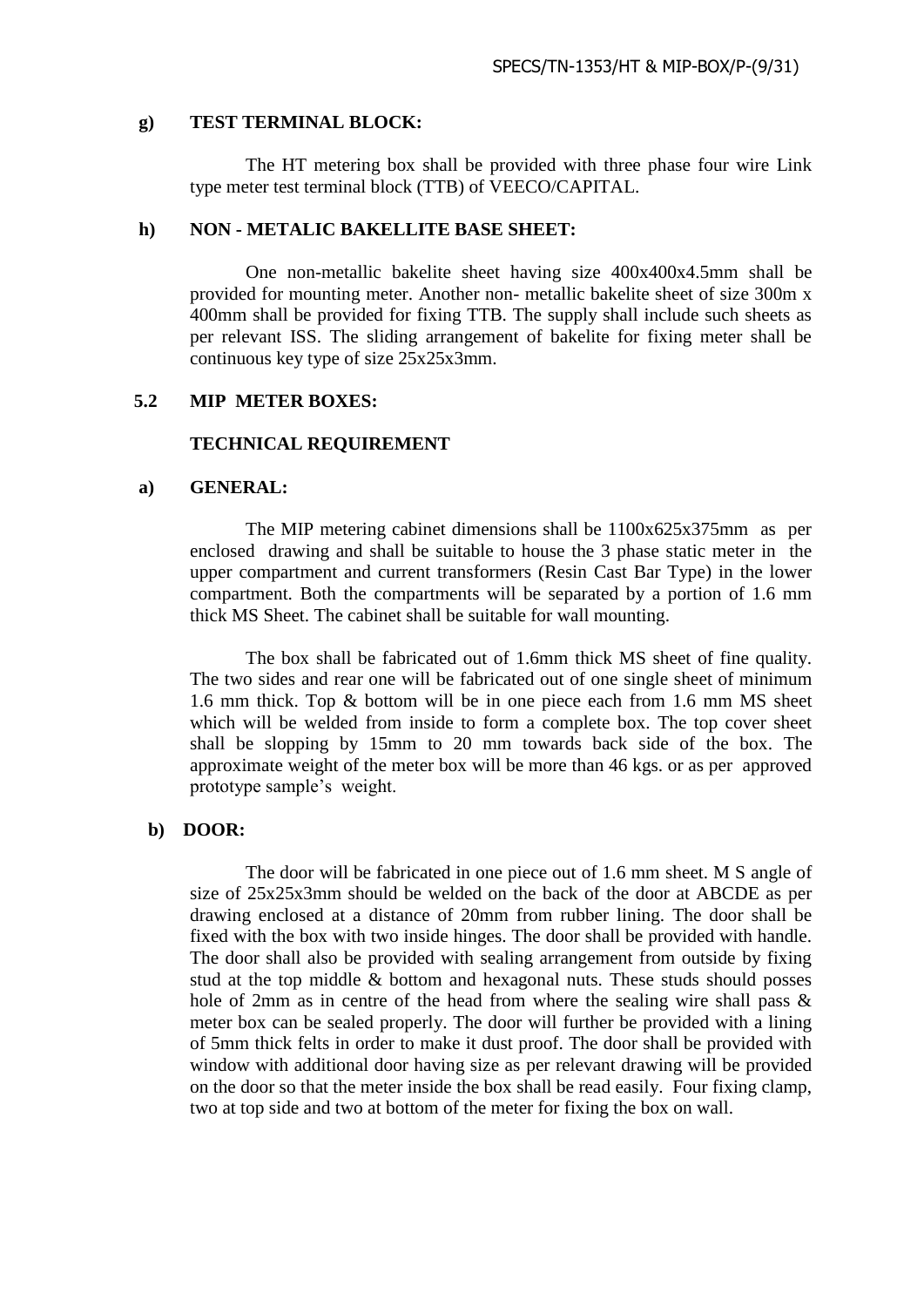#### **c) CABLE ENTRY/ EXIT:**

Two holes of 50mm dia shall be provided for fixing cable as per drawing. The cable entry and exit holes should be fitted with metallic glands for proper closing and sealing after installation of the cable.

#### **d) ADDITIONAL DOOR WINDOW:**

i) One additional door with window as per separate drawing shall be required to be provided with the box such that :

a) Meter will not be accessible physically without opening the door of the box.

- b) It will not allow any external thing to enter into the box.
- c) It will have separate sealing arrangement as per drawing.

 d) The meter shall be readable from outside through an unbreakable transparent sheet of toughened/ triplex glass of thickness 6 mm for window of required size provided on the upper door as per arrangement indicated in the drawing so that the meter inside the box can be read easily.

e) Opening for push button mode (as per drawing)-

 The window of this additional door shall be provided with toughened/ triplex glass by securing the same with the help of a rectangular frame which can be tightened through 4 nos. nut bolts of appropriate size. The 4 bolts shall be welded inside the door from its head such that the nuts can be tightened to secure the rectangular frame. This glass shall be fixed inside the box in a projected groove. This additional door shall also be required to be provided with sealing bolts with holes and hexagonal nuts as shown in the drawing. This door shall be provided with 2 nos. suitable size hinges from inside such that the hinges are not visible from outside. This door shall be provided with u-shaped rubber gasket along the edges of the door.

#### **e) MOUNTING OF NONMETALLIC BASE SHEET:**

The box shall be provided with 4 rectangular brackets of size mentioned in the drawing so as to fix bakelite sheet to mount the meter on it at a distance of about 50mm from the rear wall on which the meter  $& CTs$  will be fixed. The supply shall include bakelite sheet as per ISS.

### **f) ARRANGEMENT OF CT MOUNTING:**

 The primary terminal P1 of CTs shall be mounted on porcelain supports bolted on three Nos. The other side of CT (P2) shall also be mounted on another three Nos. porcelain supports/clits. The position should be adjusted by sliding clits to & fro horizontally as per the requirement of primary terminals of CTs.

#### **g) PARTITION PLATE:**

There shall be one partition plate at the height of 700mm from the bottom of the box to facilitate 4 Nos. CTs.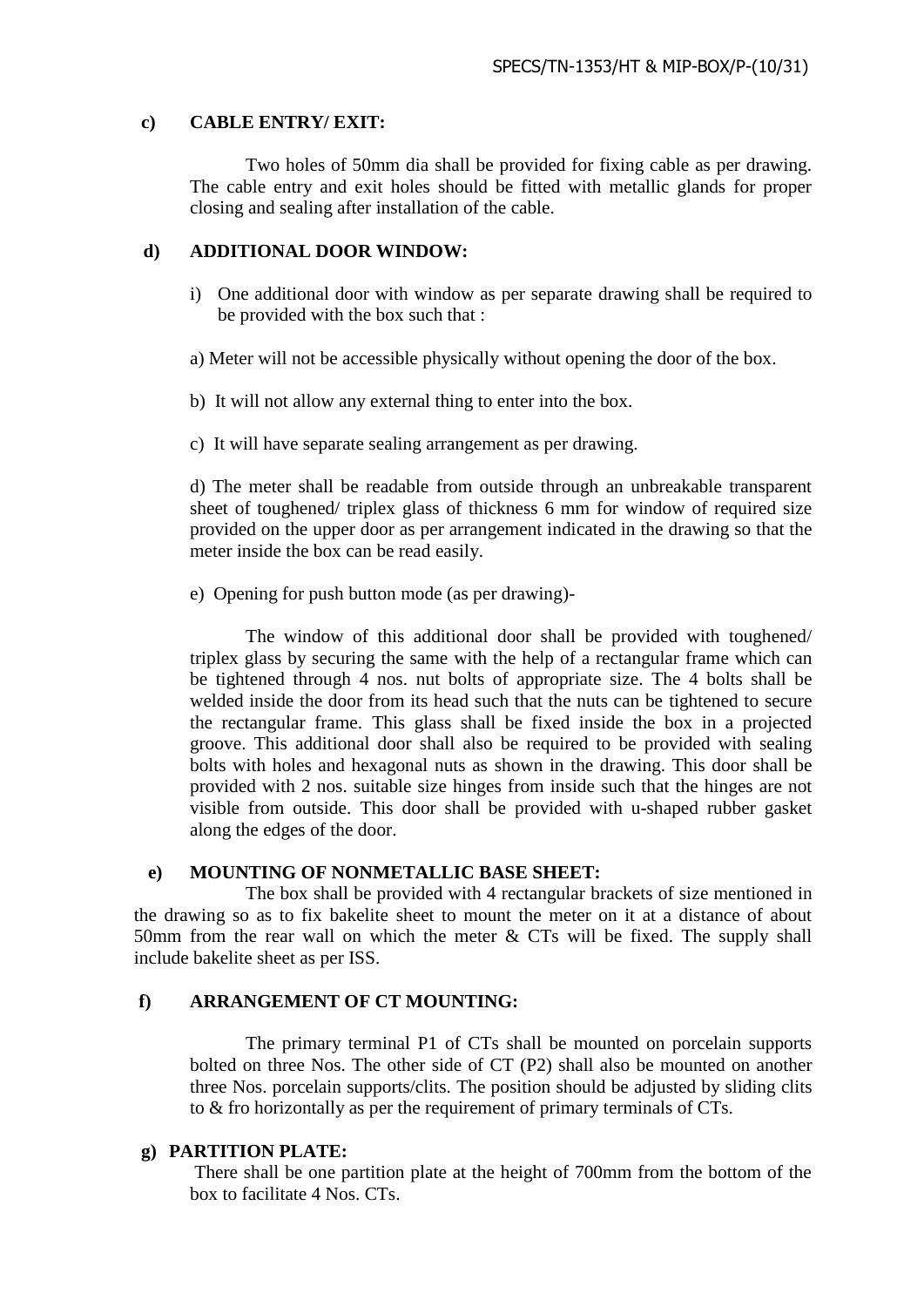#### **6.0 TESTS:**

#### **6.1 TESTING FACILITIES:**

The tenderer must indicate clearly about the various testing facilities for routine/acceptance tests as per relevant ISS is respect of Meter Box as are available at their works. In case no testing facilities are available at the tenderer's works particulars of the place where such testing is proposed to be conducted during the course of inspection must be indicated.

### **6.2 TEST VALUES:**

For all acceptance tests, the acceptance values shall be the values guaranteed by the bidder in the guaranteed technical particulars or the acceptance value specified in this specification or the relevant standard whichever is more stringent.

## **6.3 ADDITIONAL TESTS:**

The purchaser reserves the right for carrying out any other tests of a reasonable nature at the works of the supplier/laboratory or at any other recognized laboratory/ research institute in addition to the above mentioned acceptance and routine tests at the cost of the purchaser to satisfy that the material complies with the intent of this specification.

### **6.4.1 TYPE TESTS :**

 Tests carried out to prove conformity with the requirement of the standard. These are intended to prove the general qualities & design of a given type of product. This test shall be carried out on two sample of enclosure for accessories of the same type selected preferably at random from a regular production lot. Before commencement of tests, the sample shall be visually examined & inspected for obvious visual defects in respect of component, part and their assembly, construction, marking, mechanical hazards, earthing etc. The external surface finish shall be even and free from finishing defects.

The following tests as per IS: 14772/2000 shall constitute the type test:

| S.No. | <b>Tests</b>                                                 |
|-------|--------------------------------------------------------------|
| 1.    | Marking                                                      |
| 2.    | Dimensions                                                   |
| 3.    | Protection against electric shock                            |
| 4.    | Provision For earthing                                       |
| 5.    | Construction                                                 |
| 6.    | Resisting to aging, to humid condition, ingress of material. |
| 7.    | <b>Mechanical Strength</b>                                   |
| 8.    | Resistance to heat                                           |
| 9.    | Resistance to rusting.                                       |

Criteria of acceptance: Both samples shall successfully pass all type tests for providing conformity with the requirements of the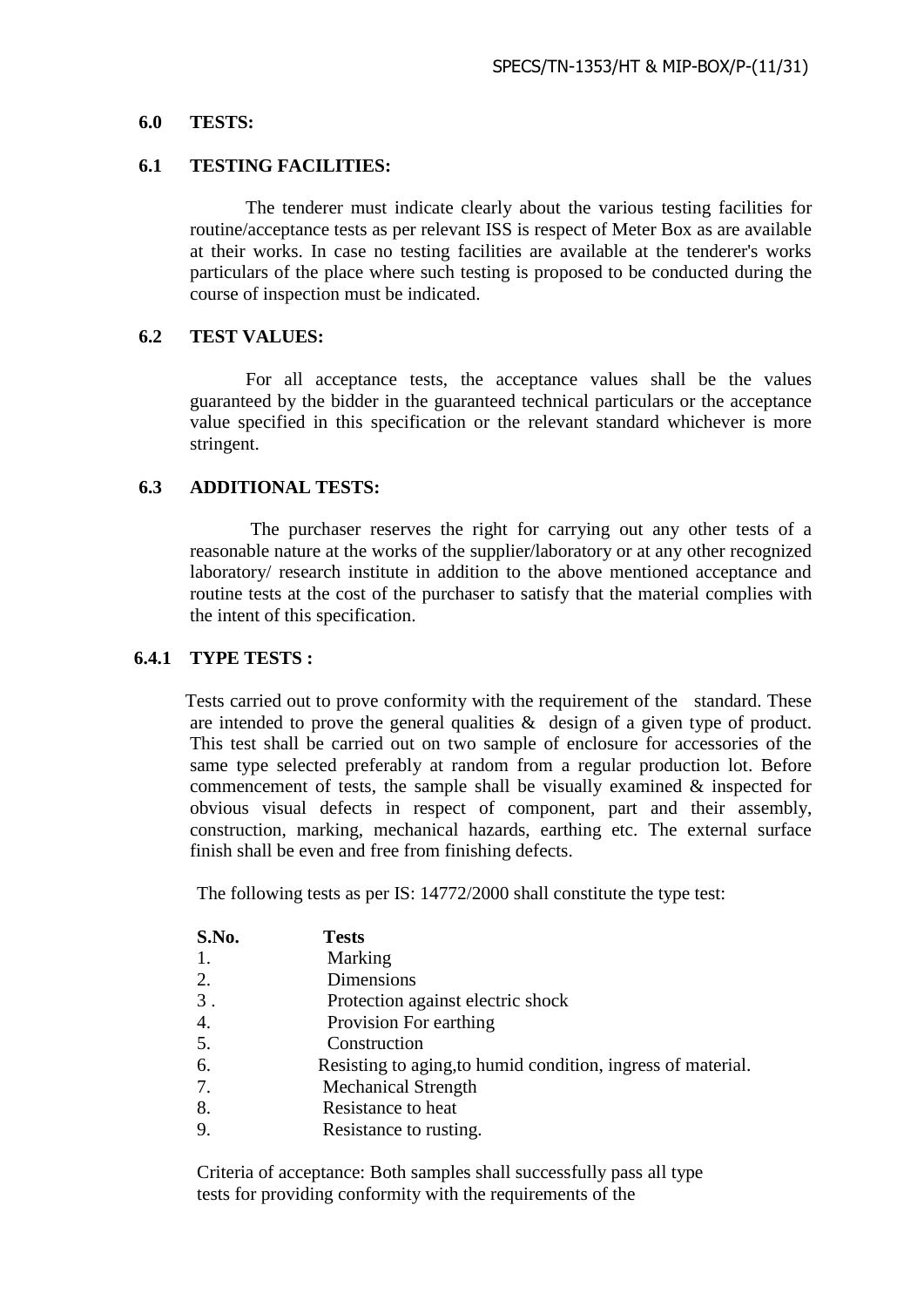standard. If any of the sample fails in any of the type tests, the testing authority, at its discretion, may call for fresh sample not exceeding twice the original number and subject to all tests or to the test(s) in which failure(s) occurred

## **6.4.2 ACCEPTANCE TESTS :**

The following tests shall constitute the acceptance tests :-

### **Tests**

- i.) Marking
- ii.) Dimensions
- iii.) Protection against electric shock
- iv.) Provision for earthing
- v.) Construction

The verification of above tests shall be arranged by the supplier in the presence of purchaser's inspecting officer at the time of inspection.

### **6.4.3 ROUTINE TESTS:**

The tests at s.no.(3) and (4) in the Cl.6.4.2 shall constitute this test as per IS:14772/2000.

### **7. INSPECTION & TESTING:**

 The inspection and testing shall be carried out by the purchaser's representative as per provisions of relevant ISS, specification & GTP and shall be governed by clause No.1.27 entitled "inspection and Testing" of Schedule-2" General conditions of Contract" except mentioned hereunder.

- a) The supplier shall arrange fifteen days advance notice to enable the purchaser to depute the inspecting officer for conducting necessary testing at supplier's works. Any delay beyond fifteen days in arranging the inspection shall be to the purchaser's account.
- b) In case the manufacturer does not have adequate facilities for getting all the required tests conducted in his laboratory, the purchaser at his option may get these tests conducted in any reputed testing laboratory. All the expenses for such tests to be conducted outside shall be borne by the supplier.
- c) In case material/equipment is not found ready by the representative of the purchaser deputed for inspection to the extent of the quantity indicated in the inspection call with tolerance of (-) 10% or if the inspection is not got carried out by any reasons on account of the supplier the re-inspection charges shall be Rs. 7500.00 only for the supplier works located in Rajasthan and an amount of Rs.15,000.00 only for the supplier works located outside Rajasthan will become payable by the supplier on this account to the Sr. Accounts Officer (CPC) JDVVNL, Jodhpur.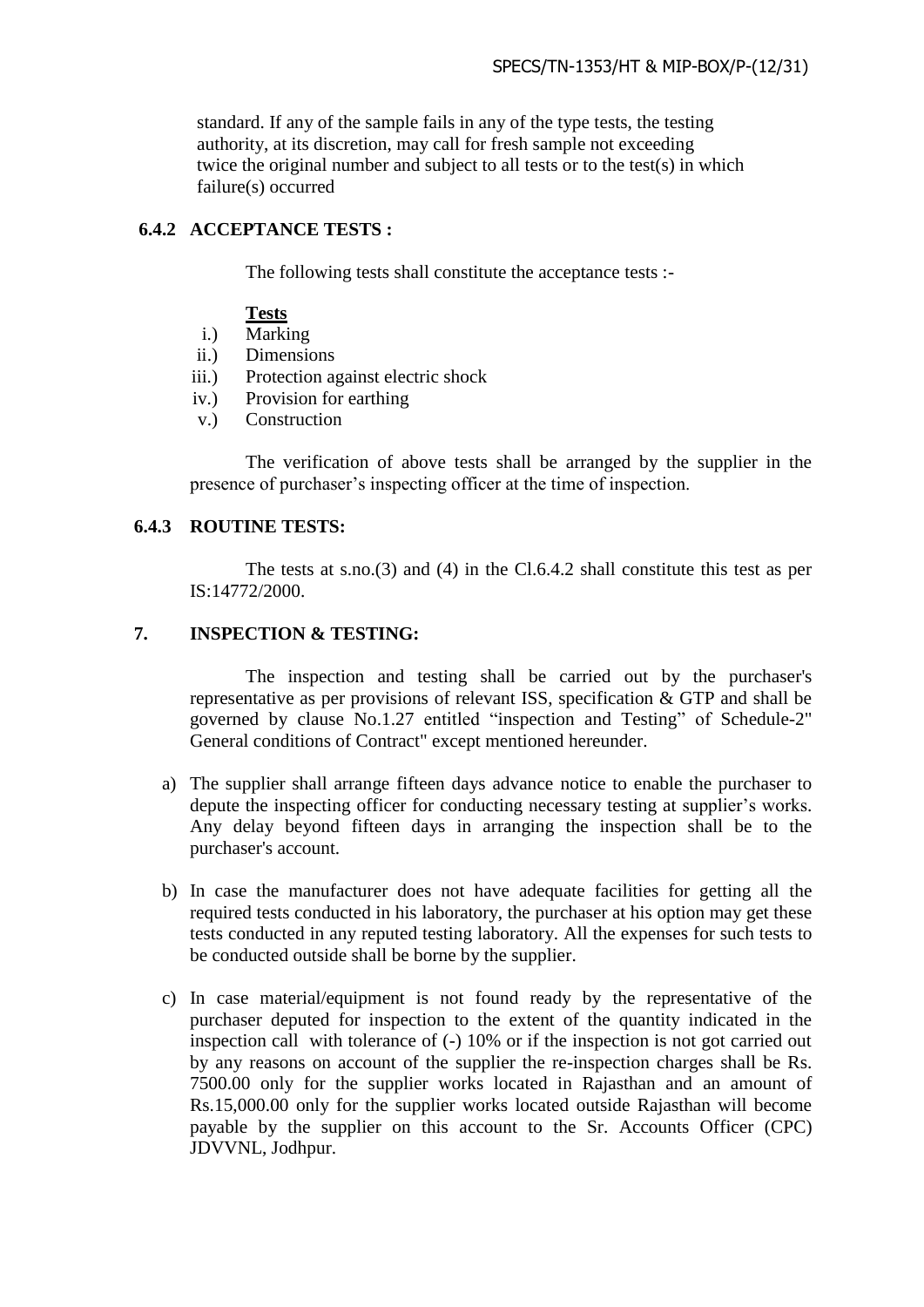- d) The Acceptance tests shall be carried out as per relevant ISS Latest Amended) , P.O., GTP and the proto type sample approved by this office. For acceptance tests samples from the offered quantity for inspection shall be selected by inspecting officer as per provisions of IS:14772/2000 (Latest amended).
- e) The inspection may be carried out by the purchaser's representative at any stage of manufacture/before dispatch as per relevant standard. Inspection and acceptance of any material under the specification by the purchaser, shall not relieve the bidder of his obligation of furnishing material in accordance with the specification & shall not prevent subsequent rejection if the material is found to be defective. The bidder shall keep the purchaser informed in advance, about manufacturing programme so that arrangements can be made for inspection.
- f) The purchaser reserves the right to insist for witnessing the acceptance/routine testing of the bought out items. The bidder shall give 15 days advance intimation to enable the purchaser to depute his representative for witnessing the acceptance and routine tests. The inspection charges would be to the purchaser's account.

## **8.0 DRAWING**

The bidder shall furnish drawings of HT & MIP meter boxes enclosed with the specification duly signed on each along with the tender, failing which the offer is likely to be ignored.

## **9.0 GUARANTEED TECHNICAL AND OTHER PARTICULARS:**

 The guaranteed technical and other particulars shall be given in the Performa as per Schedule V (A&B). Any deviation from the specifications referred to above shall be supported by adequate justifications.

# **10.0 STAGE INSPECTION DURING MANUFACTURE:**

The stage inspection/ testing during manufacture shall mean those tests which are to be carried out during the process of manufacture and end inspection to ensure quality control such that the end product is of the designed quality conforming to the intent of this specification. The inspection may be carried out by the purchaser at any stage of manufacture/before despatch as per relevant standard.

## **11.0 QUALITY ASSURANCE PLAN :**

- 11.1 The Bidder hereunder shall invariably furnish following information along with his offer, failing which the offer shall be liable for rejection. Information shall be separately given for individual type of material offered.
- i) Statement giving list of important raw materials, names of sub-suppliers for the raw material, list of standards according to which the raw materials are tested, list of tests normally carried out on raw materials in the presence of Bidder's representative, and copies of test certificates.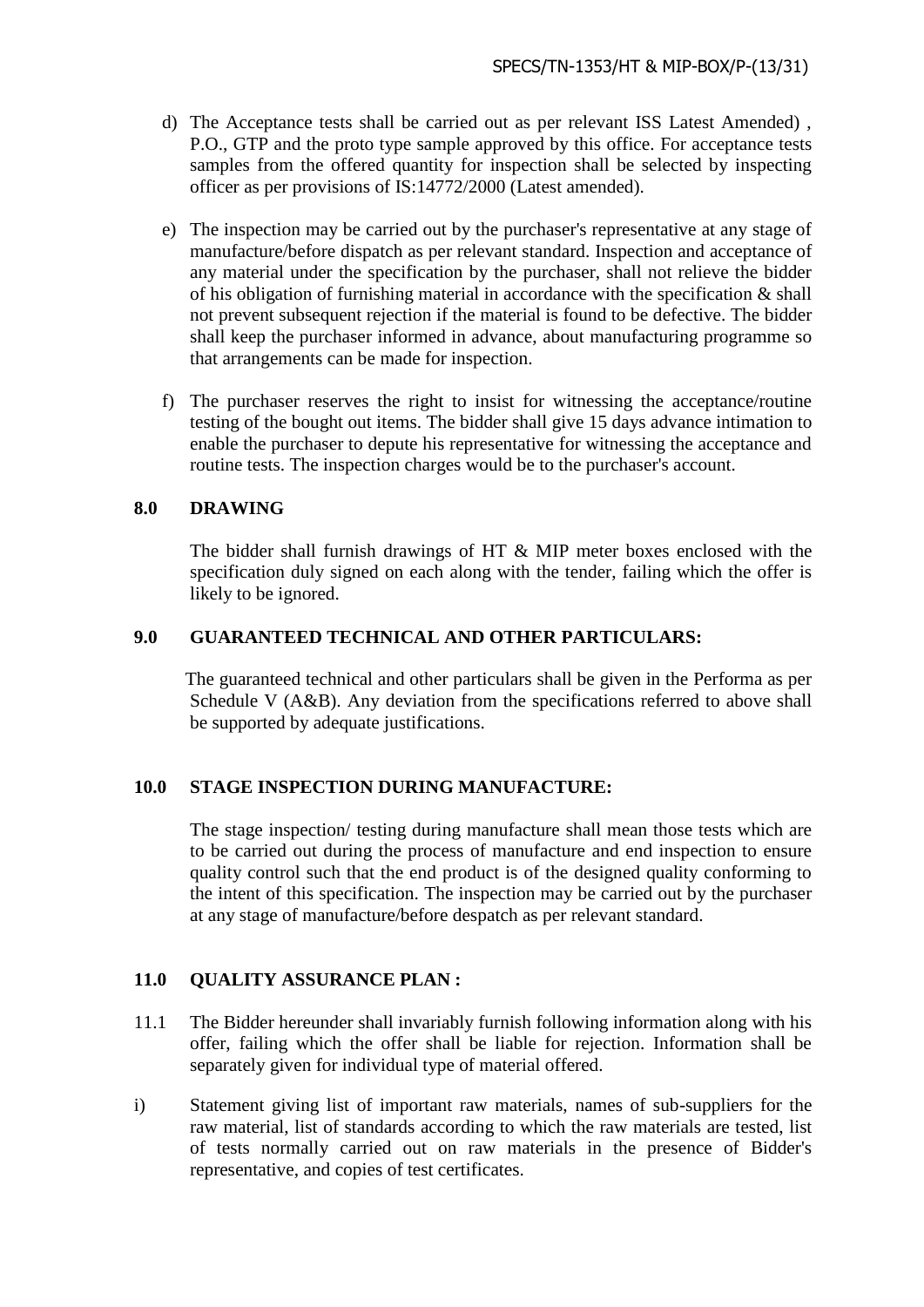- ii) Information and copies of test certificates as in (i) above in respect of bought out items.
- iii) List of manufacturing facilities available.
- iv) Level of automation achieved and list of areas where manual processing exists.
- v) List of areas in manufacturing process, where stage inspections are normally carried out in quality control and details of such tests and inspections.
- vi) Special features provided in the equipments to make it maintenance free.
- vii) List of testing equipment available with the Bidder for final testing of equipment specified and test plant limitation, if any, vis-a-vis the type, special, acceptance and routine tests specified in the relevant standards. These limitations shall be very clearly brought out in schedule of deviations from specified test requirements.
- 11.2 The Supplier shall within 30 days of placement of order submit the following information to the Purchaser.
- i.) List of raw material as well as bought out accessories and the names of subsuppliers selected from those furnished along with the offer.
- ii.) Type test certificates of the raw material and bought out accessories.
- iii.) Quality Assurance Plan (QAP) with hold points for Purchaser's inspection. The QAP and Purchaser's hold points shall be discussed between the Purchaser and the Supplier before the QAP is finalized.
- 11.3 The Supplier shall submit the routine test certificates of bought out items and raw material at the time of routine testing of the equipments.

# **12.0 TEST REPORTS:**

- i) All records of routine test reports shall be maintained by the Supplier at his works for periodic inspection by the Purchaser.
- ii) All test reports of tests conducted during manufacture shall be maintained by the Supplier. These shall be produced for verification as and when requested for by the Purchaser.

### **13.0 PACKING & FORWARDING:**

The HT & MIP meter boxes shall be suitably packed in order to avoid damage during transit and handling.

### **14.0 PRICES:**

The prices/ rates quoted shall be FIRM & strictly as per BOQ (Price Schedule) enclosed with the tender documents clearly indicating Ex-works, Freight & Insurance & GST.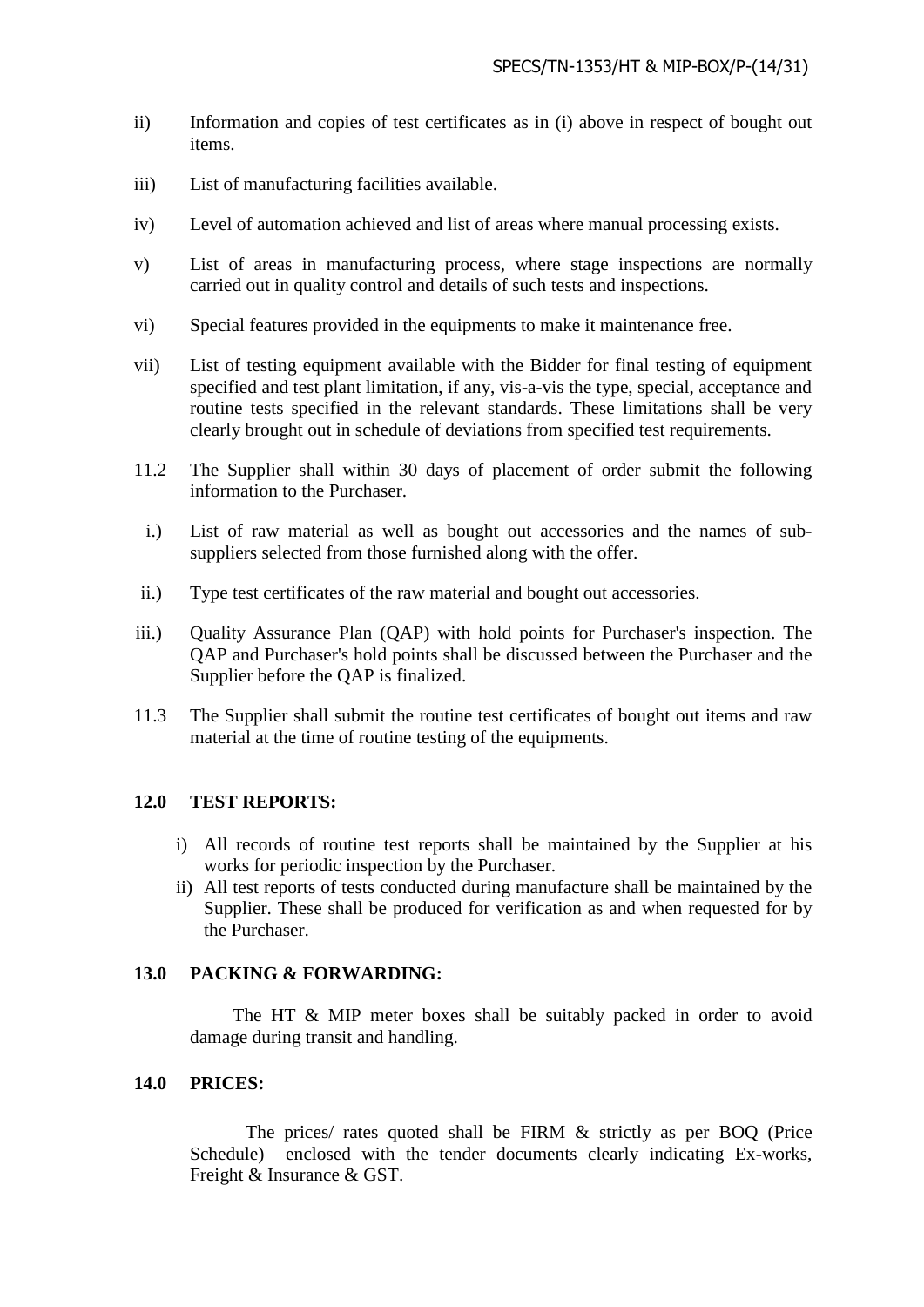## **15.0 DELIVERY SCHEDULE:**

The delivery schedule of the material shall be quoted on Monthly basis to be indicated in Schedule-VIII, enclosed with the tender documents. The successful bidder shall furnish proto type sample for our approval before commencement of supplies within 30 days from the date of receipt of Purchase Order. The commencement period for supply shall be 30 days from the date of letter conveying approval of sample. The supplies shall be completed latest within 8 months from the date of receipt of Purchase Order. The time taken in inspection & testing, approval of proto type sample and any other clarification/ amendment/ contractual formalities shall, therefore, be accounted for by the successful bidder while completion of supplies within 8 months from the date of receipt of Purchase Order.

# **16.0 DRAWINGS:**

# **1. MIP METER BOX**

ANNEXURE-I DRAWING of front elevation with front door closed ANNEXURE-II DRAWING of front elevation with front door removed ANNEXURE-III DRAWING of Panel's side view ANNEXURE-IV DRAWING of Panel's plan ANNEXURE-V DRAWING of Panel's window door, bus bar cleat

# **2. HT METER BOX**

ANNEXURE-VI DRAWING of Complete HT meter box ANNEXURE-VII DRAWING of Panel's window door, bus bar cleat

 **17.** As GST act has been effected from 01.07.2017, therefore, BOQ has been prepared accordingly with applicability of GST. Further, old tax structure wherever appearing in ITB/GCC/Specification may be replaced by GST as per notification.

Further, GST registration number of Jodhpur Discom is 08AAACJ8578R1ZJ.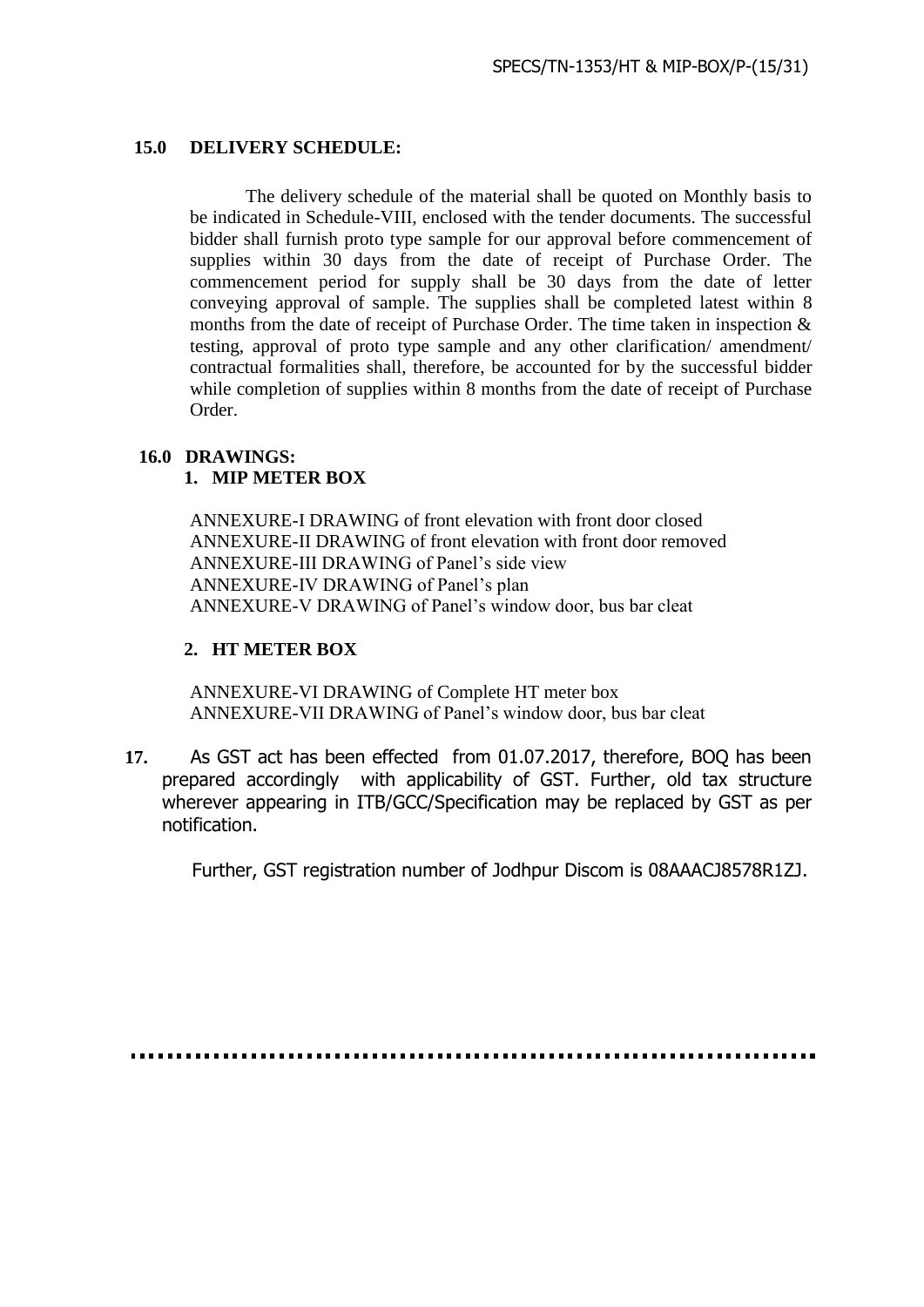**SCHEDULE –I**



# **SCHEDULE OF REQUIREMENT**

| <b>S.N.</b>           | Description of the equipment required | <b>Quantity (Nos.)</b> |
|-----------------------|---------------------------------------|------------------------|
| <b>METERING BOXES</b> |                                       |                        |
|                       | <b>HT</b> meter box                   | 1097 Nos.              |
|                       | <b>MIP</b> meter box                  | 2210 Nos.              |

**Note: The quantity as mentioned in the schedule of requirements are tentative and may increase/ decrease as per the requirement of the nigam.**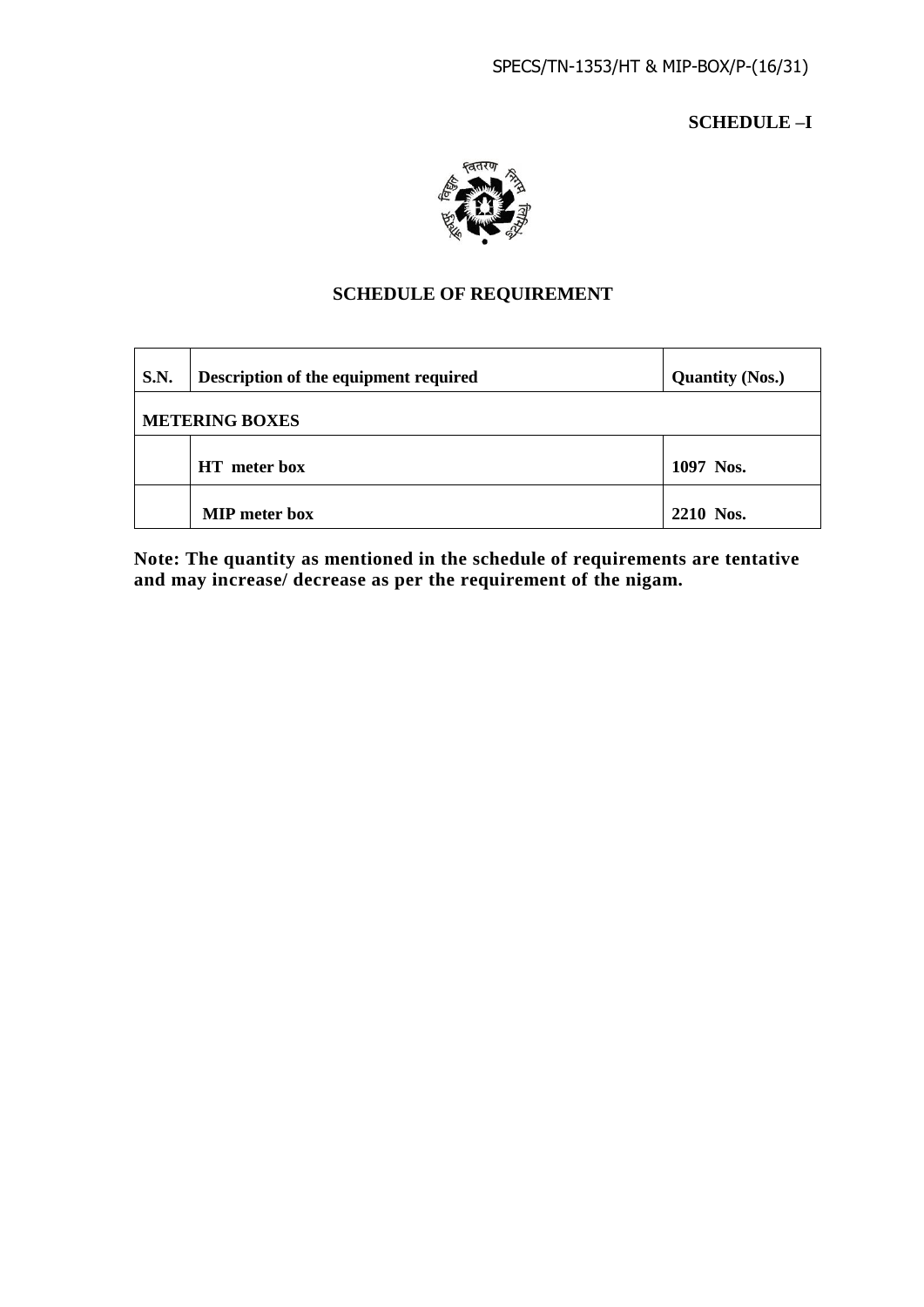**Schedule – II**

# **PURCHASE OF HT & MIP METER BOXES AGAINST TN-1353**

# **PRICE ARE 'FIRM'**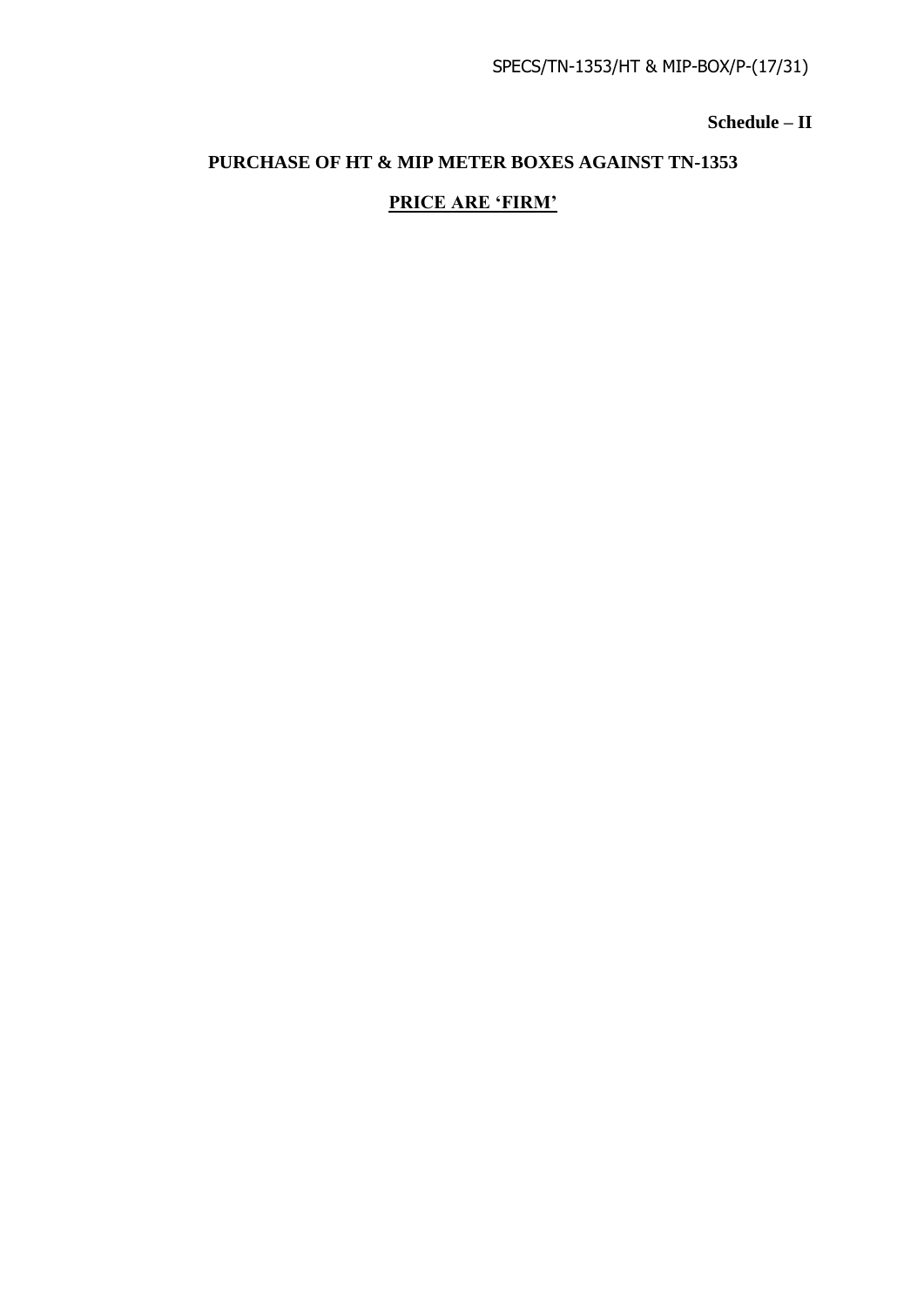# **Schedule – III**



# **JODHPUR VIDYUT VITRAN NIGAM LIMITED**

# **A Govt. of Rajasthan Undertaking Prescribed technical specification for supply of**

(Name of Material/Equipment/Machinery/T&P etc.)

| S.No. Technical specification | Name of IS/other         | Other particulars |
|-------------------------------|--------------------------|-------------------|
| to which material/equipment/  | standard specification   | if any.           |
| Machinery/T&P shall confirm   | to which material should |                   |
|                               | confirm                  |                   |

Certified that we agree to all the aforesaid technical specification except at S.No……. for which our technical specification shall be as under:-

| S.No. Technical specification | Name of IS/other         | Other particulars |
|-------------------------------|--------------------------|-------------------|
| to which material/equipment/  | standard specification   | if any.           |
| Machinery/T&P shall confirm   | to which material should |                   |
|                               | confirm                  |                   |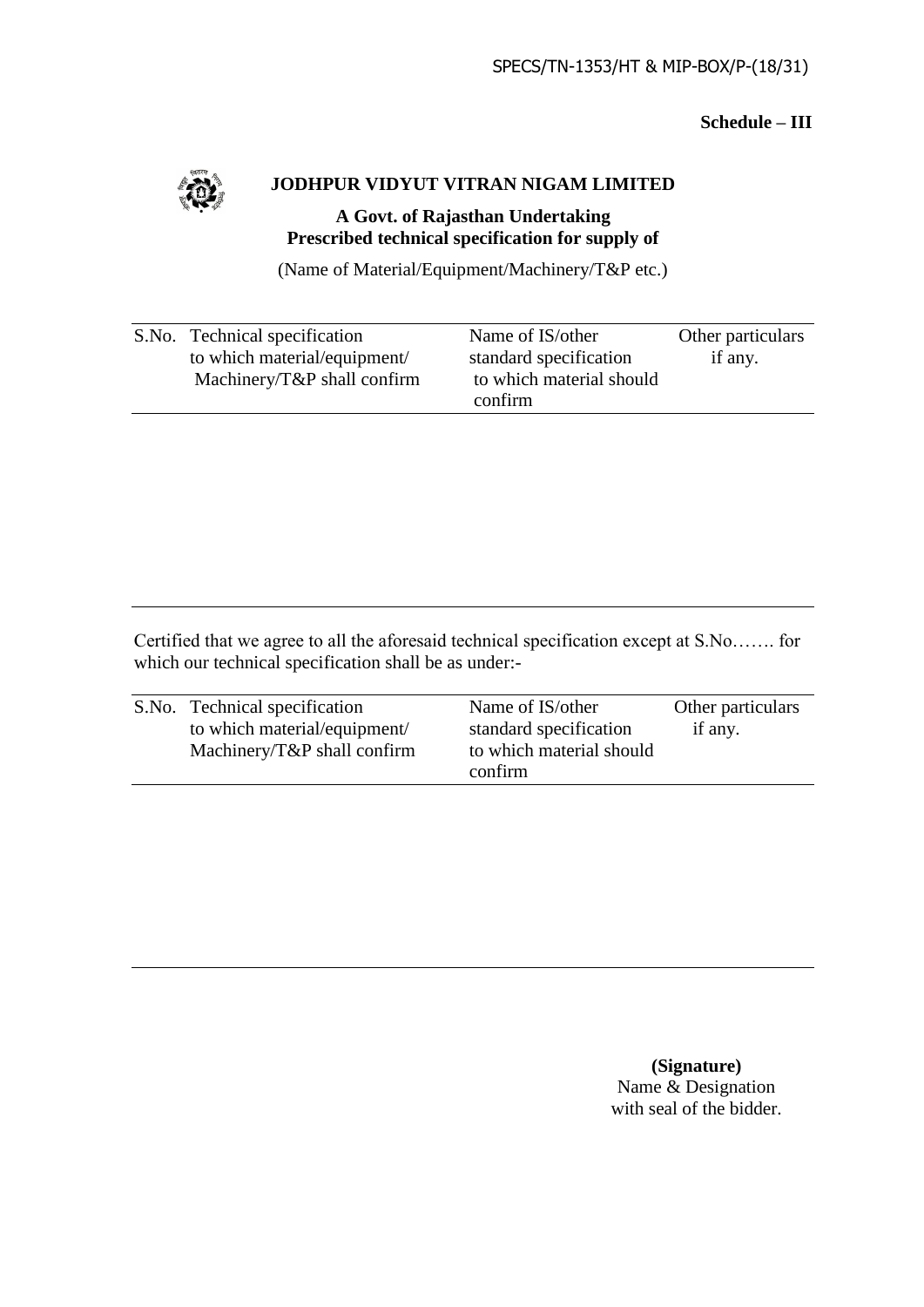### **Schedule-III-A**

## **PRE-QUALIFICATION REQUIREMENT**

# **TN-1353**

### **ITEM: - HT & MIP METER BOXES.**

The bidder should fulfill following qualifying requirements for successful participation in the tender along with relevant documentary evidence supporting each qualifying requirement without which the offer shall be considered non-responsive & rejected.

I) The bidder should be a Manufacturer. The offers from Sole Distributor / Sole Selling Agent / Authorized Dealer shall not be entertained.

II) The bidder is required to quote for minimum 10% of tendered quantity, failing which the offer may be considered Non-Responsive.

III) The bidder should have designed, manufactured / fabricated, tested and supplied to utility / Discoms / Govt. Departments at least 2XQQ (QQ being the quoted quantity) of HT and MIP Meters Boxes in last three years from the date of opening of technical commercial bid. In support of fulfillment of the past supply criteria, the bidder shall furnish documentary evidence in the form of certificate from Chartered Accountant in the prescribed proforma only. This prescribed proforma should be either in original or copy duly attested by Notary. The bidder shall also sign and affix seal on the prescribed format C.A. Certificate. The certificate should have membership number with the name & address of the chartered accountant. Certificate should clearly indicate the quantity supplied, period of supply, voltage class / accuracy class of the material etc. in the format prescribed any deviation to format or information diverted format, will not be considered and rejected.

The material supplied and accepted for same or better rating for Turnkey projects to a licensed power utility/Govt. shall be consider for the purpose of evaluating criteria. The certificate given by C.A. shall indicate above quantity separately.

## **Note: The quantity of 200 Amp. & above LT Distribution Kiosks & Feeder Pillar Boxes may also be considered for quantity evaluation for purchase of HT/MIP meter boxes.**

IV) The bidder should possess adequate testing facilities for carrying out routine & acceptance test of items as per relevant standard at their works. The bidder shall furnish documentary evidence in support for conducting routine & acceptance test.

V) **PERFORMANCE CRITERIA:-** i) If a bidder has supplied up to 50% of ordered quantity in previous tender up to date of opening of subsequent tender and scheduled delivery period expired, the bid of such bidder will not be opened in the Discom for that item.

ii) However, if the supplies have been completed for a quantity more than 50% but not completed up to date of opening of subsequent tender and scheduled delivery period expired, the quantity equal to the quantity pending in previous tender for that item shall be reduced from the subsequent tender quantity to be allocated to the bidder.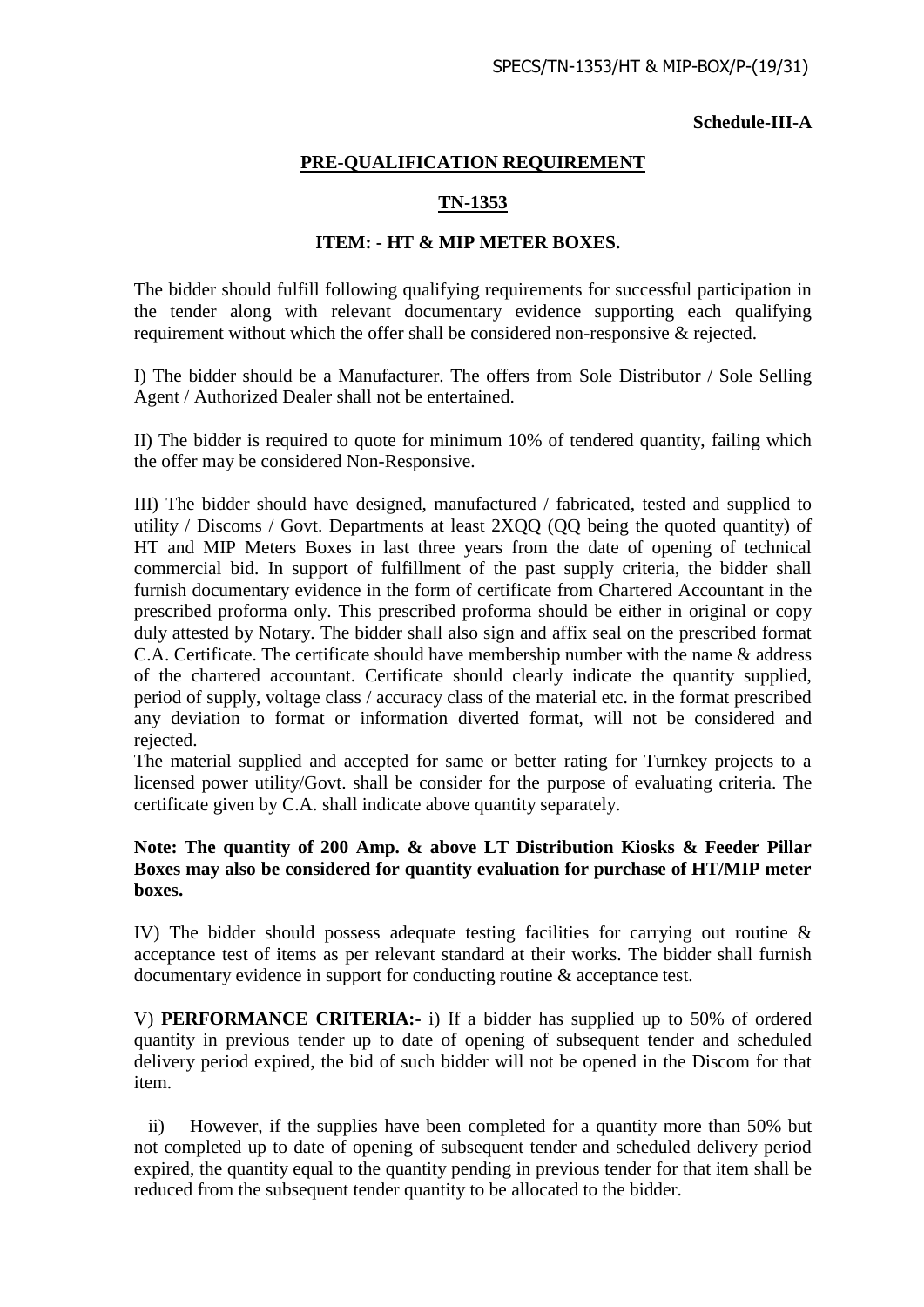VI) **POOR RECORD OF PERFORMANCE AND DELIVERY: -**The bidder who have been black listed in any of the state Discom or with whom business relations have been severed in Jodhpur Discom or who is debarred by Jodhpur Discom shall not be considered.

**VII)** The bidder shall clearly indicate the deviations such as Technical Deviation & Commercial Deviations in the prescribed proforma only.

The deviations indicated elsewhere in the bid shall not be accepted.

VIII) The bidder must clearly fill up each and every particular of Guaranteed Technical Particulars annexed with Technical Specification otherwise he will be responsible for Technical Non-Responsiveness.

IX) All documents required in the prescribed format are to be furnished along with the bid itself only except an attested copy of BIS license (wherever it is required), failing which the bid will be summarily rejected.

## **Note :**

i) Rajasthan based firms not meeting minimum quantity supplied criterion but having manufacturing and adequate testing facility and technical know how shall be considered as new firms and would be eligible for trial order only.

ii) Requirement of quantity manufactured, minimum quantity to be offered and amount of Bank Guarantee to be furnished shall be reduced to 25% for Rajasthan based units.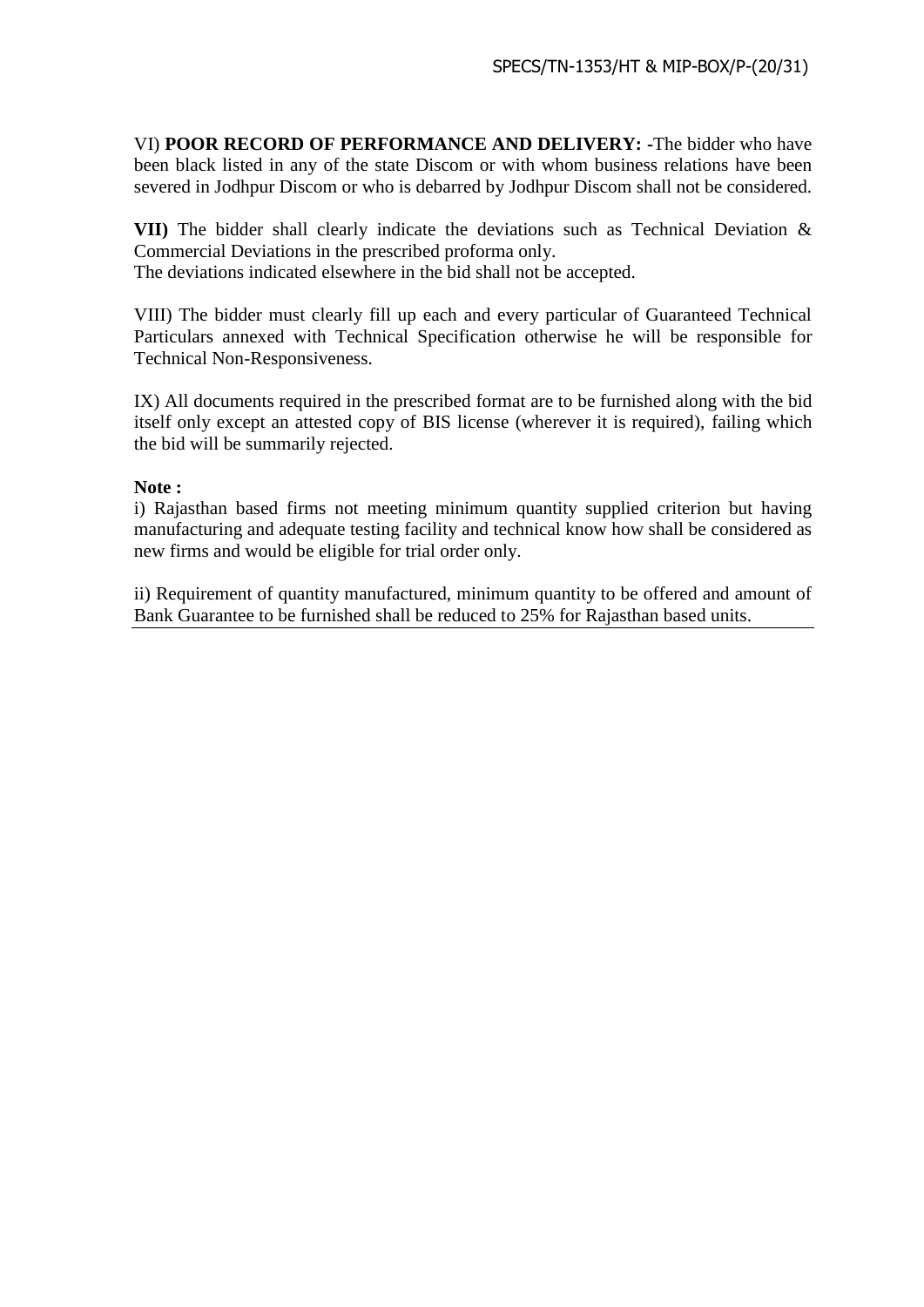**Schedule-IV `A'**

# **Must be filled-in by the tenderer and attach with technical bid (Part-I)**

To,

The Superintending Engineer (MM&C), Jodhpur Vidyut Vitran Nigam Limited, Jodhpur.

Dear Sir,

With reference to your invitation to tender against specification No. **JDVVNL/SE/MM&C/TN- 1353**, we agree to supply the following quantity:-

| S.<br>N <sub>0</sub> | <b>Particulars of item</b>     | <b>Tendere</b><br>d<br>Quantity<br>(In Nos.) | Qty.<br><b>Offered</b><br>(In Nos.) | <b>Justification of</b><br>quantity offered as<br>per Qualifying<br>Requirement. | <b>Status of</b><br><b>Type Test</b><br>Certificates. |
|----------------------|--------------------------------|----------------------------------------------|-------------------------------------|----------------------------------------------------------------------------------|-------------------------------------------------------|
|                      | $\overline{2}$                 | 3                                            | 4                                   | 5                                                                                | 6                                                     |
| 1.                   | Metal<br>Meter<br><b>Sheet</b> | 1097                                         |                                     |                                                                                  |                                                       |
|                      | Boxes HT Type.                 | Nos.                                         |                                     |                                                                                  |                                                       |
| 2.                   | Meter<br>Metal<br><b>Sheet</b> | 2210                                         |                                     |                                                                                  |                                                       |
|                      | Boxes MIP Type.                | Nos.                                         |                                     |                                                                                  |                                                       |

- 1. The offer is valid for a period of 120 days from the date of opening of this tender.
- 2. It is noted that the quantities as mentioned in the specification are approximate and we agree to supply any quantity as per your requirement.
- 3. The prices are FIRM in all respect.
- 4. The delivery shall strictly be in accordance with our delivery clause as given in Schedule-VIII of this specification. In case we fail to deliver the material as indicated in the clause No. 1.23, we are liable to pay recovery for delay in delivery as per clause No. 1.24 of this Schedule-II of this specification. The material shall conform to your specification No. **JDVVNL/SE/MM&C/TN-1353** and as per relevant ISS in all respect.
- 5. We confirm that we agree to all the terms & conditions as well as the technical stipulations of your specification No. **JDVVNL/SE/MM&C/TN-1353** and there are no deviations other than as specified in the Schedule VI (A&B).

Yours faithfully,

Dated: **Signature of tenderer with stamp**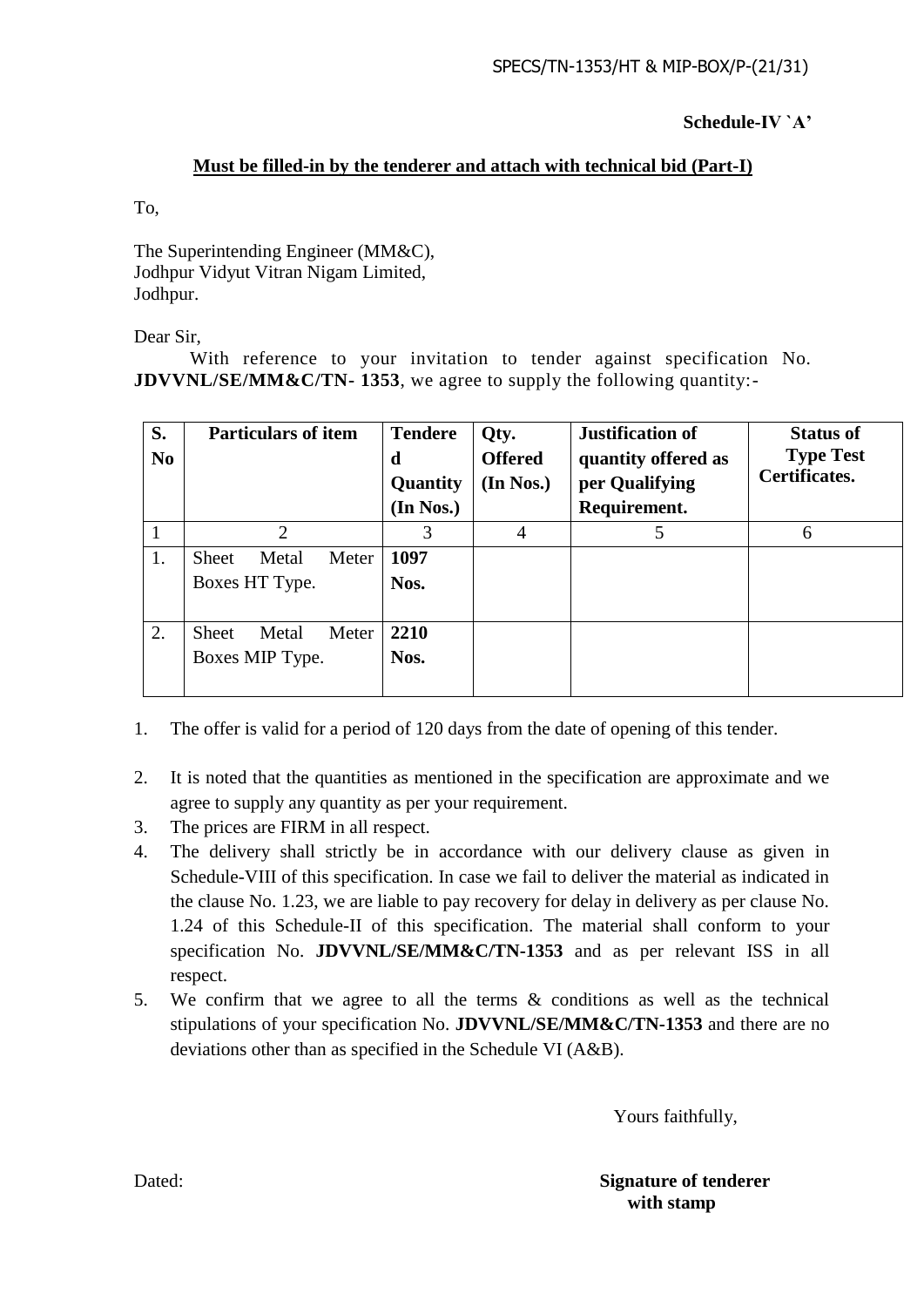**Schedule – V**



# **JODHPUR VIDYUT VITRAN NIGAM LIMITED A Govt. of Rajasthan Undertaking**

Statement of guaranteed technical particulars and other performance data for supply of ……………………………………….. (Name of material) against specification no..………………………..

S.No. Particulars of technical & other performance data guaranteed.

Certified that we agree to all the aforesaid technical particulars and other performance data except following:-

| S.No. | Particulars of technical & other | Reasons for           |
|-------|----------------------------------|-----------------------|
|       | Performance data                 | deviations/departure. |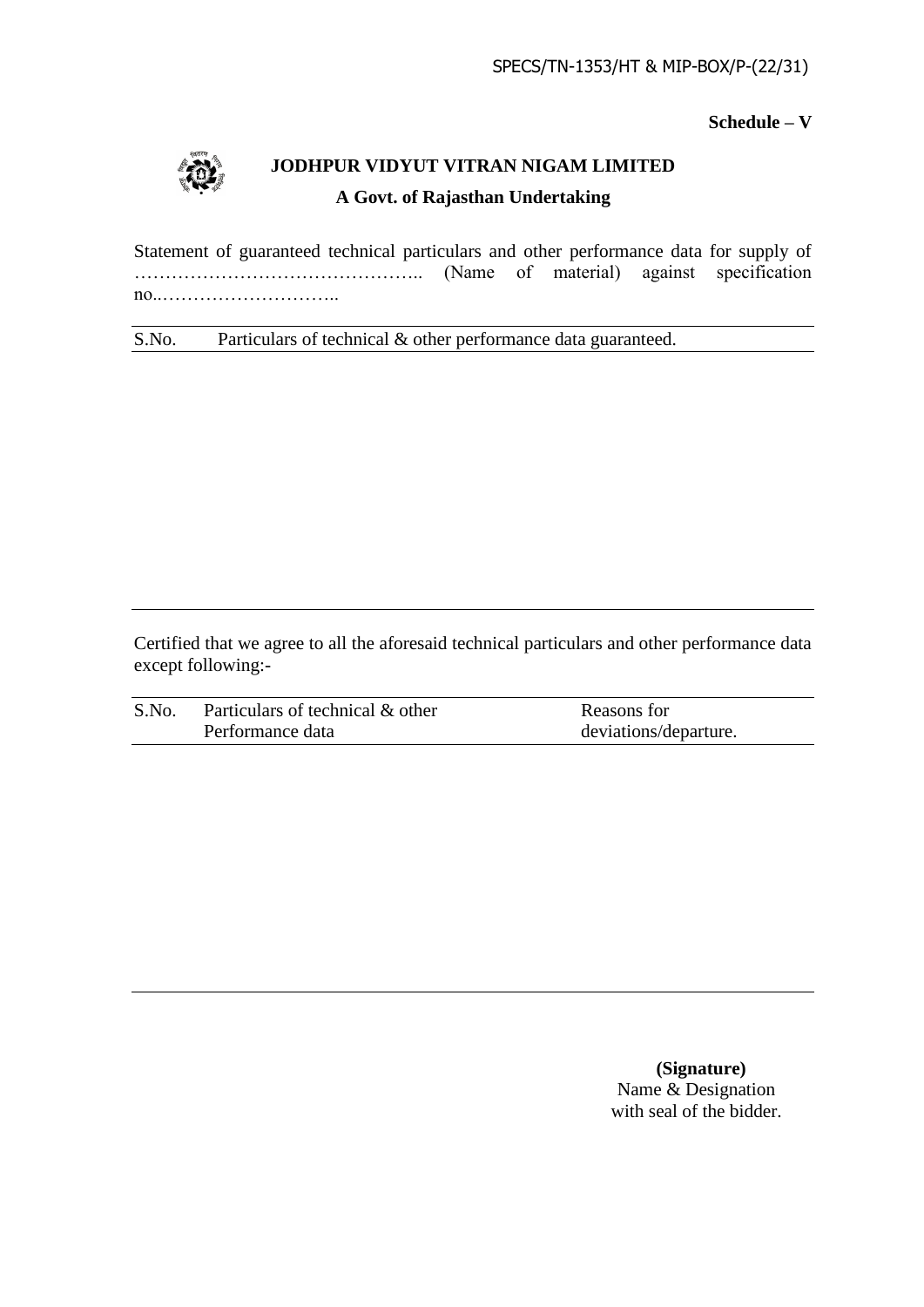## **SCHEDULE-VA**

# **ANNEXURE A**

# **STATEMENT OF GUARANTEED TECHNICAL PARTICULARS AND OTHER DETAILS FOR HT METER BOXES AGAINST TN-1353.**

| S.<br>No       | <b>Particulars</b>                             | <b>Requirement of the</b><br>specification |
|----------------|------------------------------------------------|--------------------------------------------|
| 1(a)           | Name & address of firm /<br>bidder.            |                                            |
| (b)            | Work's complete address of<br>manufacture      |                                            |
| (C)            | GST Registration No.                           |                                            |
| $\overline{2}$ | Dimensions of Box in mm                        |                                            |
| 3              | Thickness of M.S. Sheet in mm                  |                                            |
| a)             | For three sides, top $&$ door                  |                                            |
| b)             | For bottom.                                    |                                            |
| $\overline{4}$ | Dimensions of Bakelite/Acrylic sheet in mm.    |                                            |
| a)             | Sheet for mounting meter.                      |                                            |
| b)             | Sheet for mounting TTB.                        |                                            |
| $\mathbf{c})$  | Sheet on the top side of CT-PT<br>Chamber      |                                            |
| $\rm d$        | Sheet on both sides.                           |                                            |
| e)             | Sheet on back sides.                           |                                            |
| f)             | Transparent Acrylic sheet.                     |                                            |
| 5              | Window/window door details :                   |                                            |
| a)             | Inner dimension of window                      |                                            |
| b)             | Window door dimension.                         |                                            |
| $\mathbf{c})$  | Viewing window dimension.                      |                                            |
| $\mathbf{d}$   | Acrylic sheet size for window.                 |                                            |
| e)             | Metal frame for fixing acrylic<br>sheet        |                                            |
| $\mathbf{i}$   | Inner dimensions.                              |                                            |
| $\mathbf{ii}$  | Outer dimensions.                              |                                            |
| 6              | Dimensions of sealing/earthing<br>bolts in mm. |                                            |
| a)             | Door sealing bolts.                            |                                            |
| b)             | Earthing bolts.                                |                                            |
| 7              | Approximate weight of complete<br>Box in Kgs.  |                                            |
| 8              | Details of painting.                           |                                            |
| 9              | Shade No. Of colour/paint.                     |                                            |
| 10             | Tolerance in fabrication :                     |                                            |
| a)             | In overall dimension.                          |                                            |
| b)             | Rolling tolerance.                             |                                            |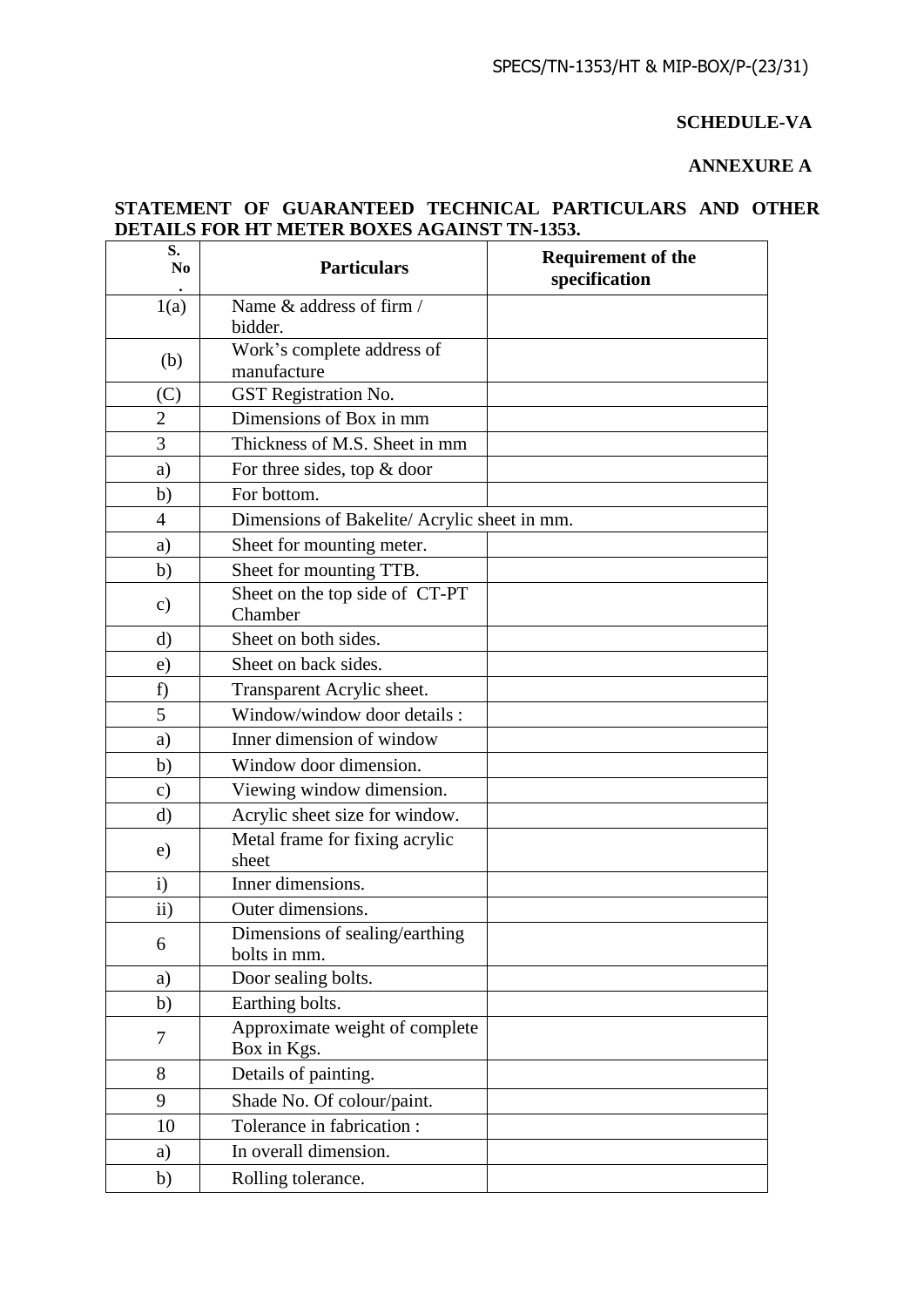| 11            | Dimensions of fixing brackets in<br>mm.             |                            |
|---------------|-----------------------------------------------------|----------------------------|
| 12            | <b>Details of Test Terminal Block</b><br>(TTB)      |                            |
| a)            | Make. (capital/veeco)                               |                            |
| b)            | Rating.                                             |                            |
| $\mathbf{c})$ | Type. (Link type)                                   |                            |
| $\mathbf{d}$  | Whether extended cover<br>provided?                 |                            |
| 13            | Embossing details.                                  | <b>JdVVNL</b>              |
|               |                                                     | Trade mark of manufacturer |
|               |                                                     | TN-1353                    |
|               |                                                     | Sign of danger             |
|               |                                                     | HT Meter box               |
| 14            | Dimensions of felt lining to<br>make box dust proof |                            |
| 15            | Details of drawing                                  |                            |
| 16            | Size of base channel for HT box.                    |                            |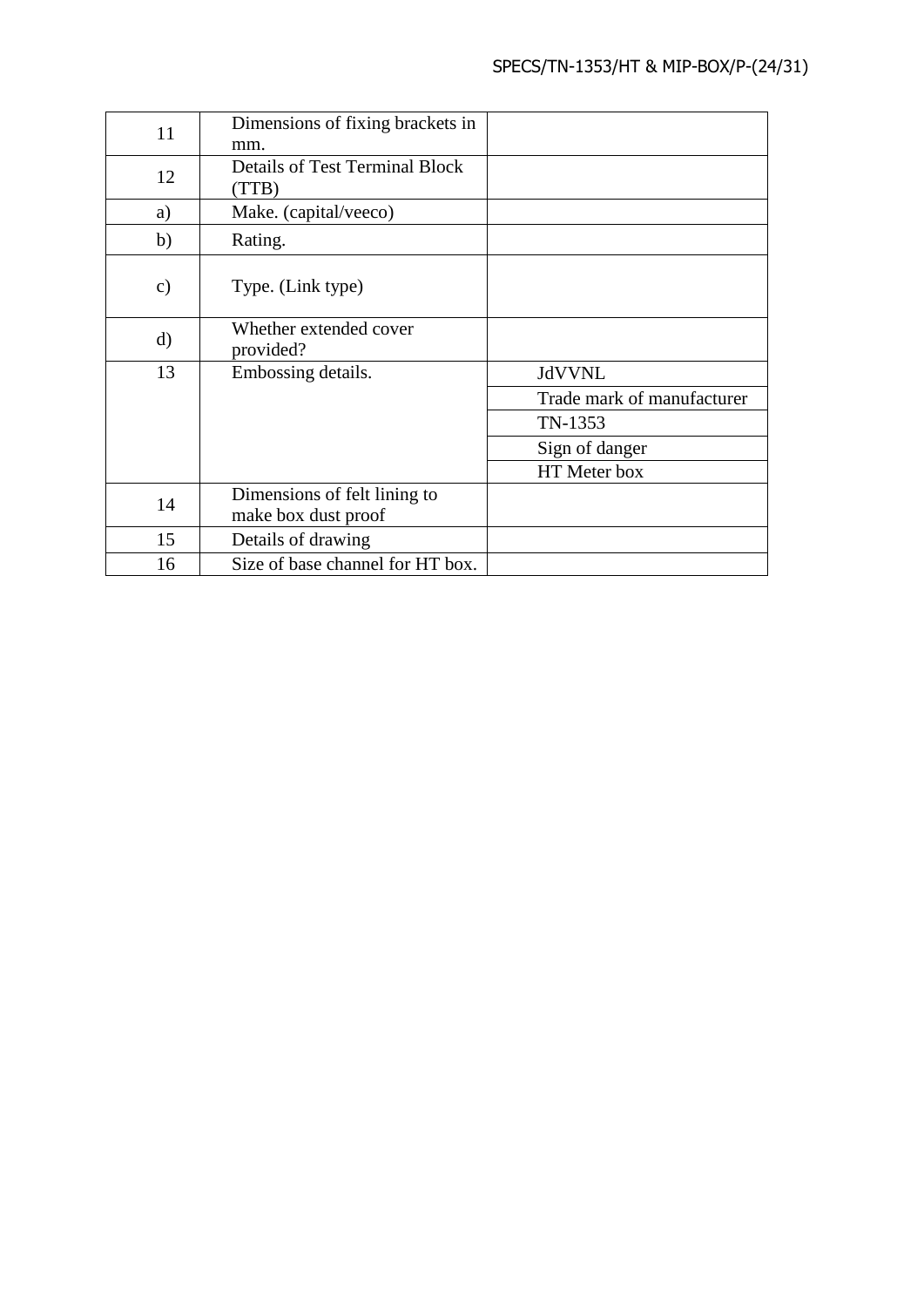**ANNEXURE B**

# **STATEMENT OF GUARANTEED TECHNICAL PARTICULARS AND OTHER DETAILS FOR MIP METER BOXES AGAINST TN-1353.**

| S.<br>N        | <b>Particulars</b>                                      | <b>Requirement of the</b><br>specification |
|----------------|---------------------------------------------------------|--------------------------------------------|
| 0.<br>1(a)     | Name & address of firm / bidder.                        |                                            |
| b)             | Work's complete address of manufacture                  |                                            |
| $\mathbf{c})$  | GST Registration No.                                    |                                            |
| $\overline{2}$ | Dimensions of Box in mm                                 |                                            |
| 3              | Thickness of M.S. Sheet in mm                           |                                            |
| a)             | For three sides, top $&$ door                           |                                            |
| b)             | For bottom.                                             |                                            |
| $\overline{4}$ | Dimensions of Bakelite/ Acrylic sheet in mm.            |                                            |
| a)             | Sheet for mounting meter.                               |                                            |
| $\mathbf b)$   | Sheet for cleats                                        |                                            |
| 5              | Window/window door details :                            |                                            |
| a)             | Inner dimension of window                               |                                            |
| b)             | Window door dimension.                                  |                                            |
| $\mathbf{c})$  | Viewing window dimension.                               |                                            |
| d)             | Toughened/triplex glass                                 |                                            |
| e)             | Metal frame for fixing acrylic Sheet                    |                                            |
| $\mathbf{i}$   | Inner dimensions.                                       |                                            |
| $\rm ii)$      | Outer dimensions.                                       |                                            |
| 6              | Dimensions of sealing/earthing bolts in mm.             |                                            |
| a)             | Door sealing bolts.                                     |                                            |
| b)             | Earthing bolts.                                         |                                            |
| $\tau$         | Approximate weight of complete Box in Kgs.              |                                            |
| 8              | Details of painting.                                    |                                            |
| 9              | Shade No. of colour/paint.                              |                                            |
| 10             | Tolerance in fabrication :                              |                                            |
| a)             | In overall dimension.                                   |                                            |
| b)             | Rolling tolerance.                                      |                                            |
| 11             | Dimensions of fixing brackets As per drawings in<br>mm. |                                            |
| 12             | Embossing details.                                      | <b>JDVVNL</b>                              |
|                |                                                         | Trade mark of manufacturer                 |
|                |                                                         | TN-1353                                    |
|                |                                                         | Sign of danger<br>MIP meter box            |
| 13             | Dimensions of felt lining to make box dust proof.       |                                            |
| 14             | Details of Bus bar cleats                               |                                            |
| 15             | Details of drawing                                      |                                            |
|                |                                                         |                                            |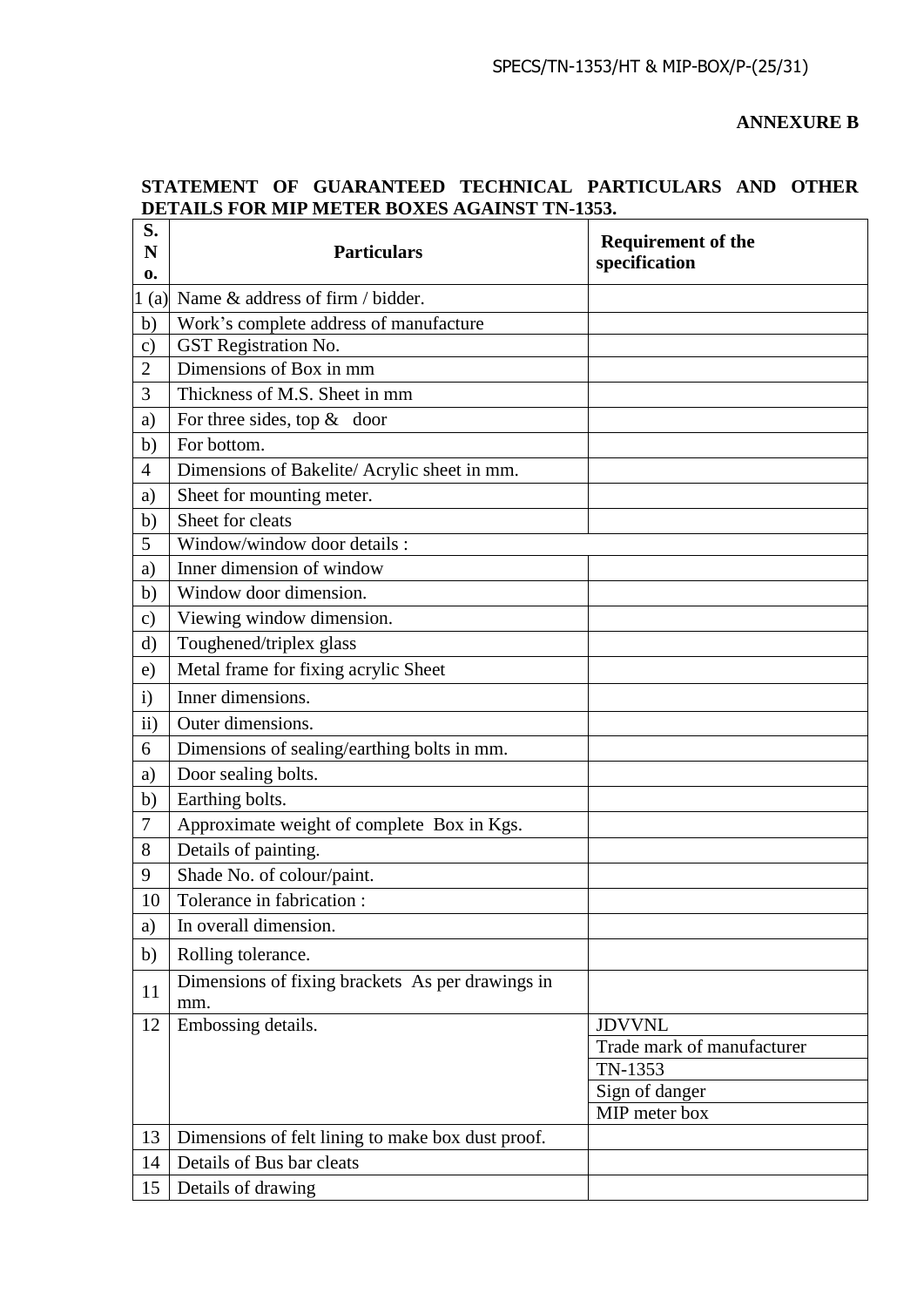**Schedule – VI (A)**



# **JODHPUR VIDYUT VITRAN NIGAM LIMITED A Govt. of Rajasthan Undertaking**

# **DEPARTURE/DEVIATION FROM TECHNICAL SPECIFICATION**

The bidder shall state under this schedule the departure from the Purchaser's specification in respect of technical is as under:-

S.No. Main Deviations from Technical Specification.

Certified that we agree to all the technical specification of the NIT except for the deviation to the extent indicated above.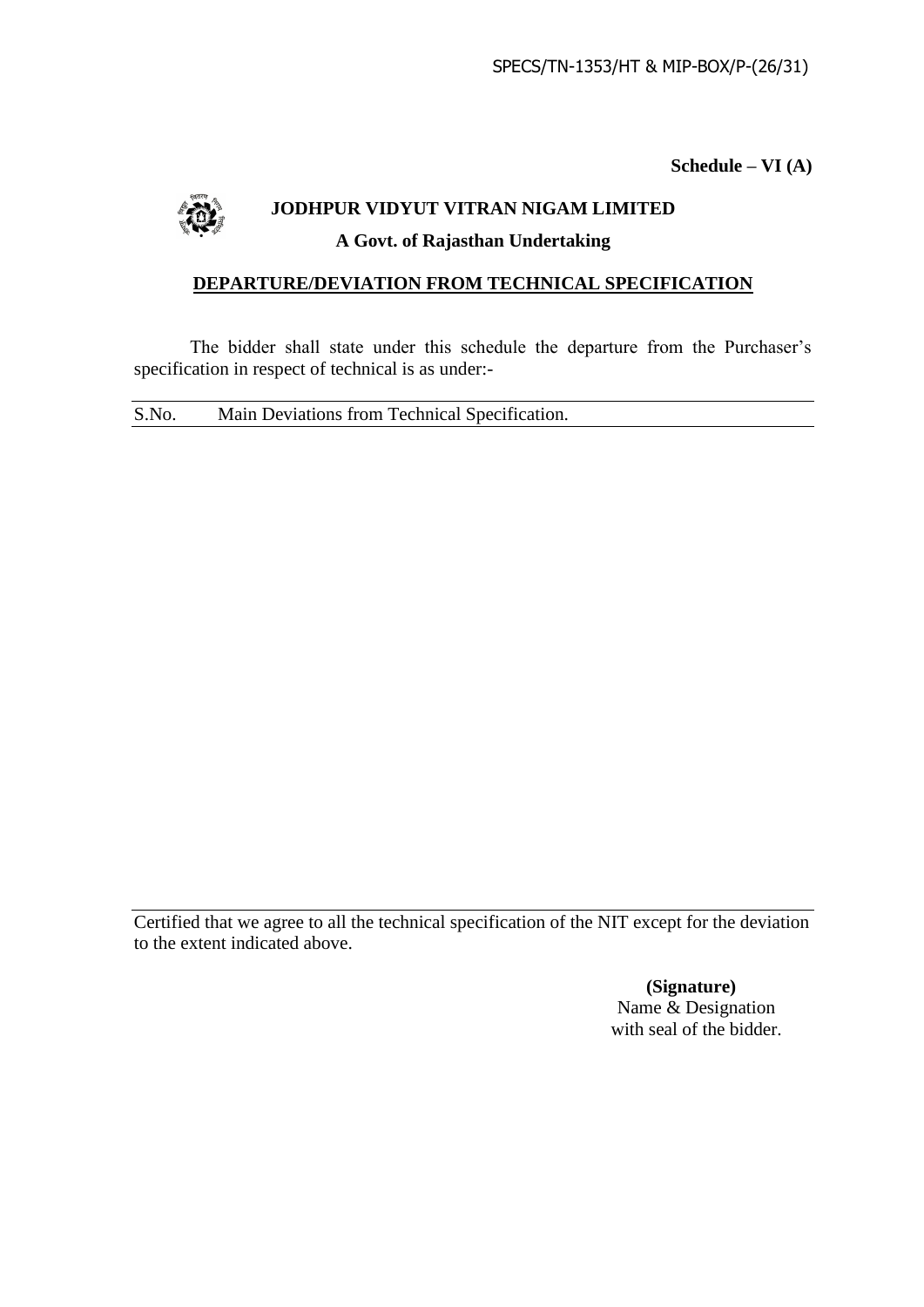**Schedule – VI (B)**



# **JODHPUR VIDYUT VITRAN NIGAM LIMITED A Govt. of Rajasthan Undertaking**

# **DEPARTURE FROM COMMERCIAL TERMS & CONDITIONS OF THE SPECIFICATION**

The bidder shall state under this schedule the departure from the Purchaser's specification in respect of Commercial terms & conditions:-

S.No. Main Deviations from Specification.

Certified that we agree to all the commercial terms & conditions as laid down in General Conditions of Contract to the specification except for the deviation to the extent indicated above.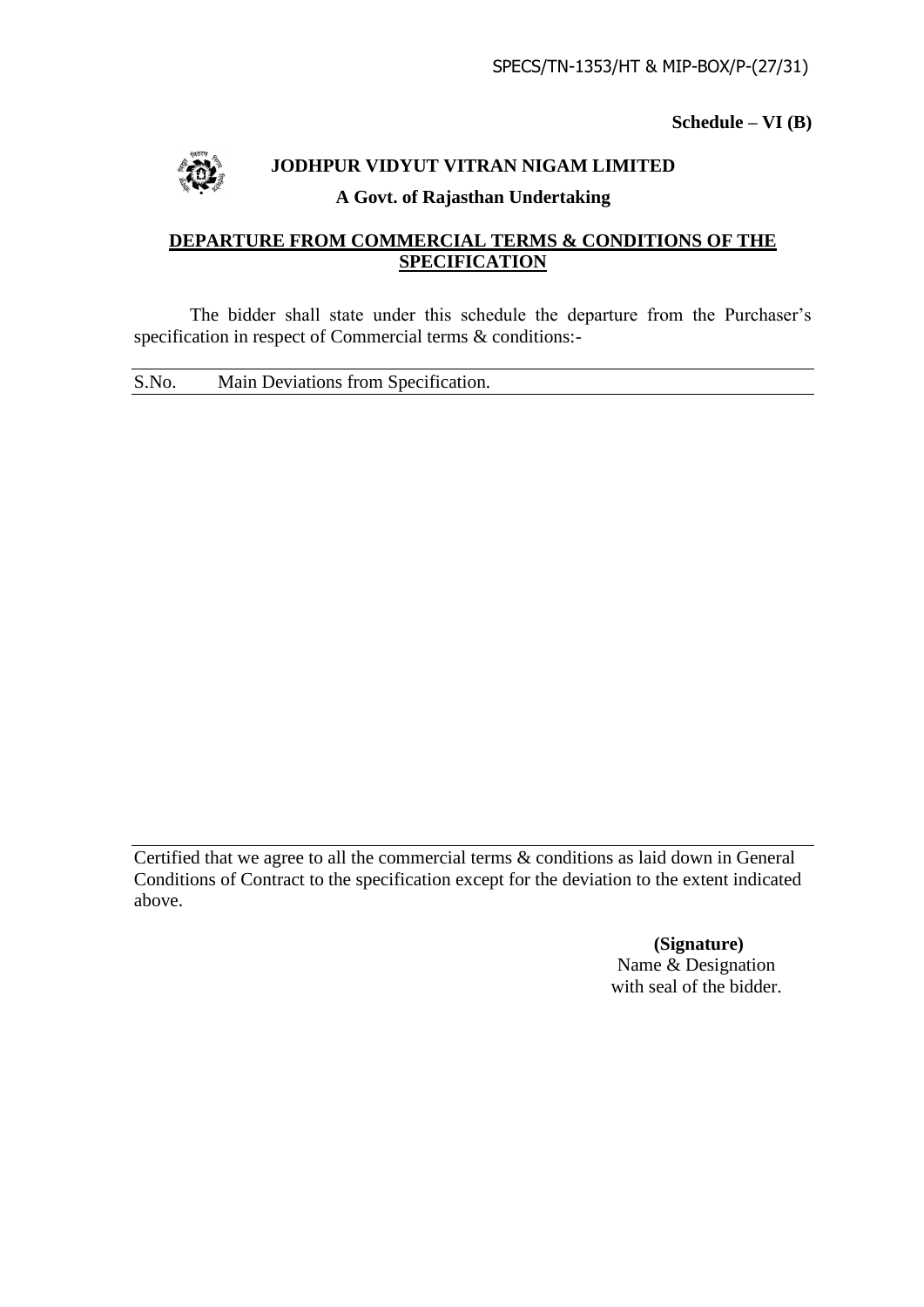## **Schedule – VII**



**JODHPUR VIDYUT VITRAN NIGAM LIMITED A Govt. of Rajasthan Undertaking**

# **LIST OF PAST SUPPLIES**

The bidder shall state under this schedule whether material and equipments, similar to those offered in the tender have been previously supplied by him. A list shall be given of such orders executed by him together with information regarding the names of purchasing organizations, quantities supplied and when the supplies were effected. This list should be in form given below:-

| S.No. Detailed particulars Qty in<br>items supplied | Nos. | & Date | Order No. Name & details Date of of<br>of purchasing Completion<br>authority |  |
|-----------------------------------------------------|------|--------|------------------------------------------------------------------------------|--|
|                                                     |      |        |                                                                              |  |

| If executed partially<br>whether still<br>to be mentioned<br>to be executed<br>(Qty. in Nos.) |  | Delivery<br>stipulated in<br>order | Remarks |
|-----------------------------------------------------------------------------------------------|--|------------------------------------|---------|
|                                                                                               |  |                                    |         |

**Note:** Separate schedules are to be furnished by the bidder for past supply to the JdVVNL, Jodhpur other State Electricity Boards and other Departments /Organisations.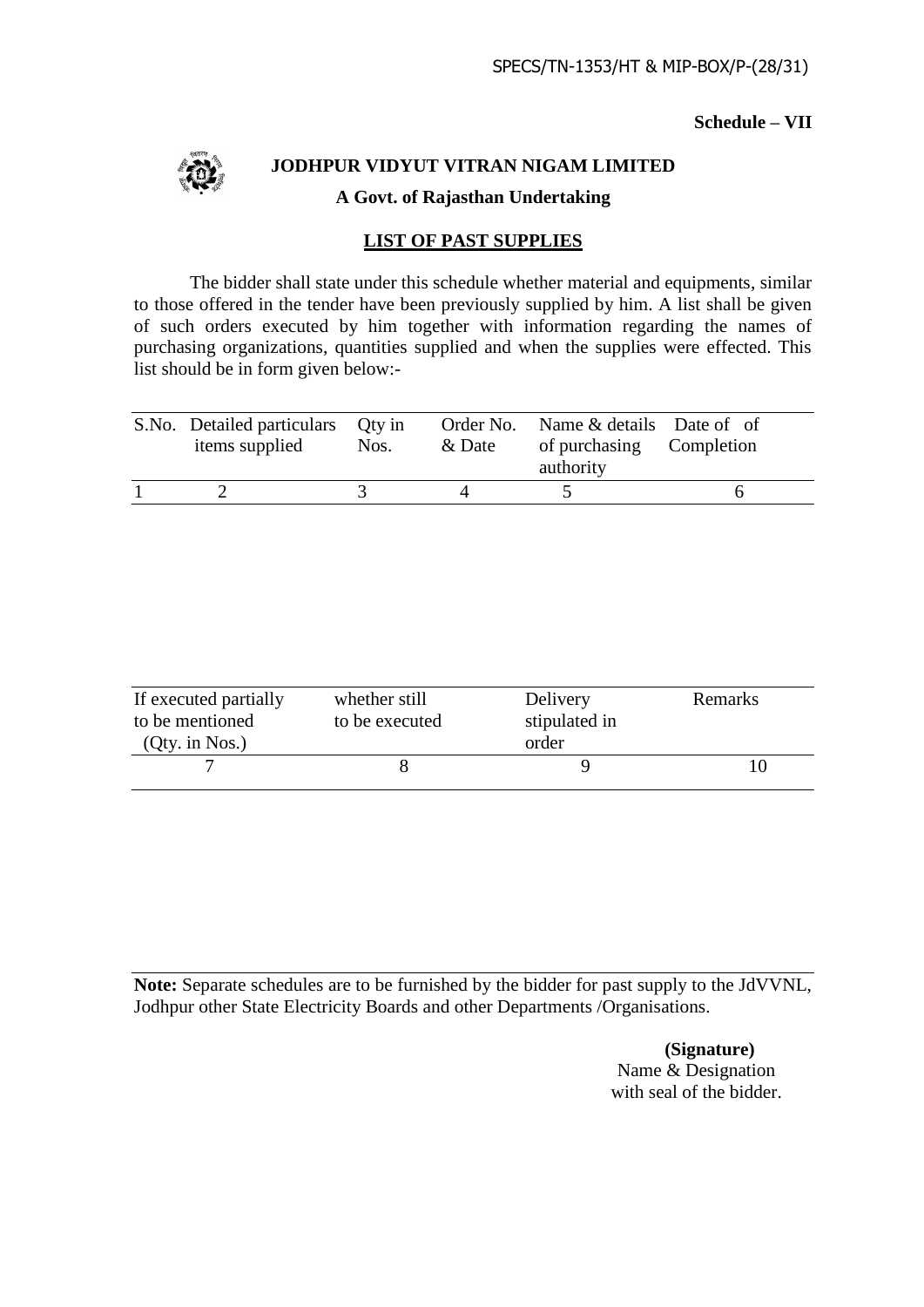**Schedule-VIIA**

# **PROFORMA FOR C.A. CERTIFICATE FOR QUANTITY VERIFICATION TN No.1353**

# **TO WHOM SO EVER IT MAY CONCERN**

This is to certify that M/s. \_\_\_\_\_\_\_\_\_\_\_\_\_\_\_\_\_\_\_\_\_\_\_\_\_\_\_\_\_\_\_\_\_\_\_\_\_\_\_\_\_ (complete with address) have manufactured and supplied the goods / equipments / material during the following financial year(s) to the Electrical utilities / Government Department / Discoms / Organization as detailed out below:

#### **FOR THE LAST THREE FINANCIAL YEARS FROM THE DATE OF OPENING OF TECHNO-COMMERCIAL BID.**

| S.<br>N  | Financia<br>I Year in         | <b>Detailed</b><br>particula    | <b>Name</b><br>&                                                | Order No.<br>date<br>&                   | Unit |      | <b>Ordered</b>        |      | <b>Actual</b><br>supplied upto | <b>Remarks</b> |
|----------|-------------------------------|---------------------------------|-----------------------------------------------------------------|------------------------------------------|------|------|-----------------------|------|--------------------------------|----------------|
| $\bf{0}$ | which<br>material<br>supplied | of<br>rs<br>item(s)<br>supplied | particul<br>of<br>ars<br>Purcha<br>sing<br><b>Authori</b><br>ty | against<br>which<br>item(s)<br>supplied. |      | Qty. | <b>Value</b><br>(Rs.) | Qty. | <b>Value</b><br>(Rs.)          |                |
| 1.       | 2.                            | 3.                              | 4.                                                              | 5.                                       | 6.   | 7.   | 8.                    | 9.   | 10.                            | 11.            |
|          |                               |                                 |                                                                 |                                          |      |      |                       |      |                                |                |
|          |                               |                                 |                                                                 |                                          |      |      |                       |      |                                |                |

Signature , Signature , Signature & seal of C.A Name & Designation Name : With Seal of the Bidder Address: Date Place Membership No

The above particulars are true and correct based on explanations, records and books of accounts produced before us. Further the above certificate issued on the request of the company

CA Firm (\_\_\_\_\_\_\_\_\_\_\_\_\_\_\_\_\_\_\_\_)

**Note: - The C.A. certificate must be signed by the bidder and C.A. firm on the letter head of C.A. The details i.e. address of C.A. & membership No. shall clearly be mentioned on C.A. certificate. In case C.A. certificate is not signed by the bidder/furnished without membership No. & address of C.A. then same may not be considered for which responsibility rests with the bidder.**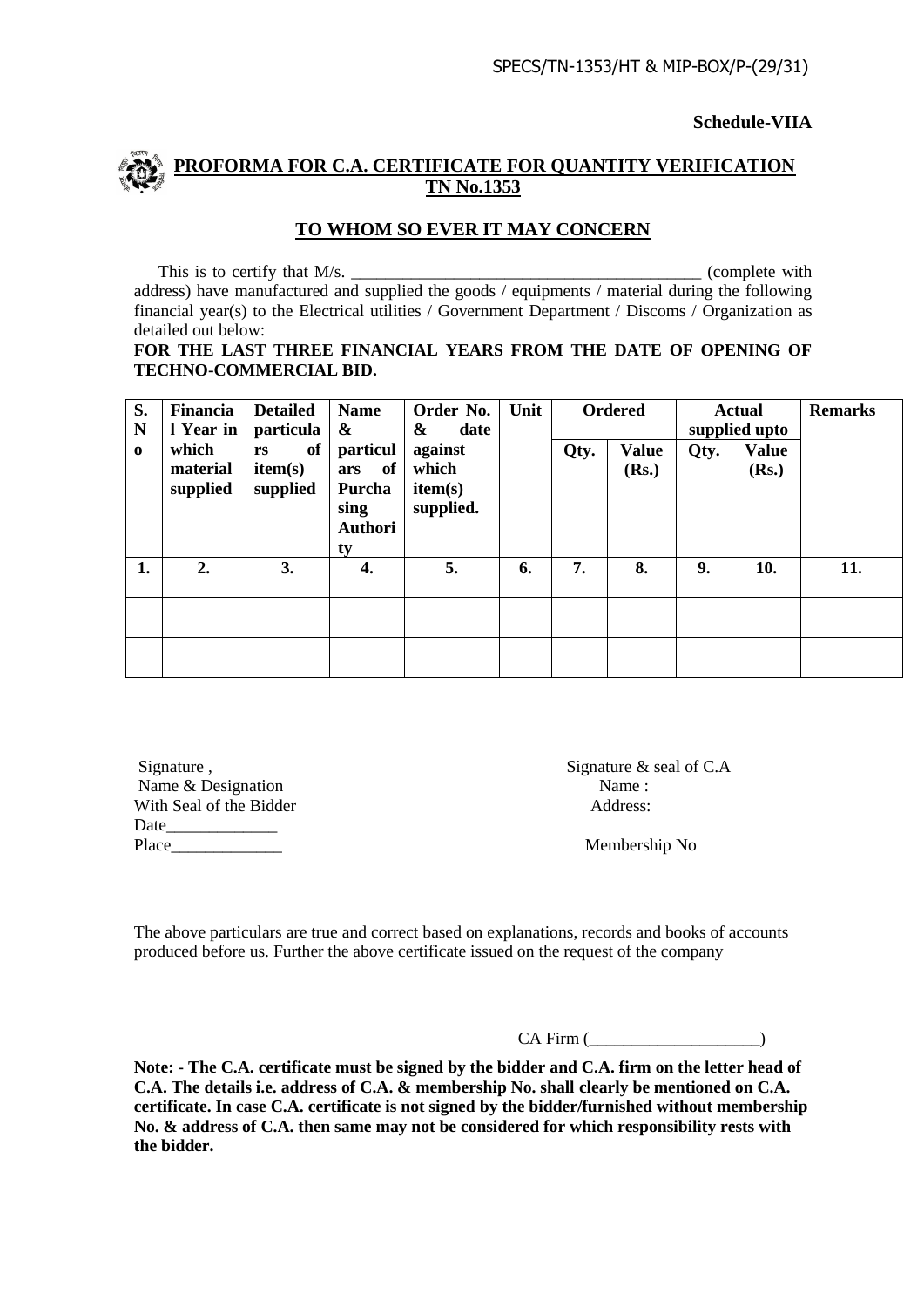## **Schedule – VIII**



# **JODHPUR VIDYUT VITRAN NIGAM LIMITED A Govt. of Rajasthan Undertaking**

# **DELIVERY SCHEDULE**

# PART-A

The delivery schedule of the material by the Purchase Officer is as mentioned hereunder:-

| S.No | Particulars<br>of                        | Commencement                                         | Rate of supply per                                                     | Period<br>for               |
|------|------------------------------------------|------------------------------------------------------|------------------------------------------------------------------------|-----------------------------|
|      | Material                                 | Period                                               | Month                                                                  | <sub>of</sub><br>completion |
|      |                                          |                                                      |                                                                        | delivery of entire          |
|      |                                          |                                                      |                                                                        | material                    |
|      |                                          |                                                      |                                                                        | Completion in               |
|      |                                          |                                                      | The supplies shall be                                                  | <b>Eight months</b>         |
|      |                                          | 30 Days from the                                     | completed<br>latest                                                    | (including)                 |
|      | HT & MIP<br><b>METER</b><br><b>BOXES</b> | date of letter<br>conveying<br>approval of<br>sample | within 8<br>months<br>from the date of<br>receipt of Purchase<br>Order | commencement                |
|      |                                          |                                                      |                                                                        | period of 30 days)          |
|      |                                          |                                                      |                                                                        | at equal monthly            |
|      |                                          |                                                      |                                                                        | rate from the date          |
|      |                                          |                                                      |                                                                        | of receipt of               |
|      |                                          |                                                      |                                                                        | Purchase Order.             |

# PART-B

In case bidder deviates from the delivery schedule mentioned by the purchaser in Part-A then the delivery schedule shall be indicated/mentioned by the bidder as under:-

| S.No | <b>Particulars of Material</b> | Period<br>per<br>month | Commencement   Rate of supply<br>per Month | Period<br>completion<br>delivery<br>entire material | for<br>of<br>of |
|------|--------------------------------|------------------------|--------------------------------------------|-----------------------------------------------------|-----------------|
|      |                                |                        |                                            |                                                     |                 |

Note: 1. During the commencement period the process of model assembly and submission of B.O.M for approval shall be got completed. 2. During the commencement period the contractual formalities shall be got completed.